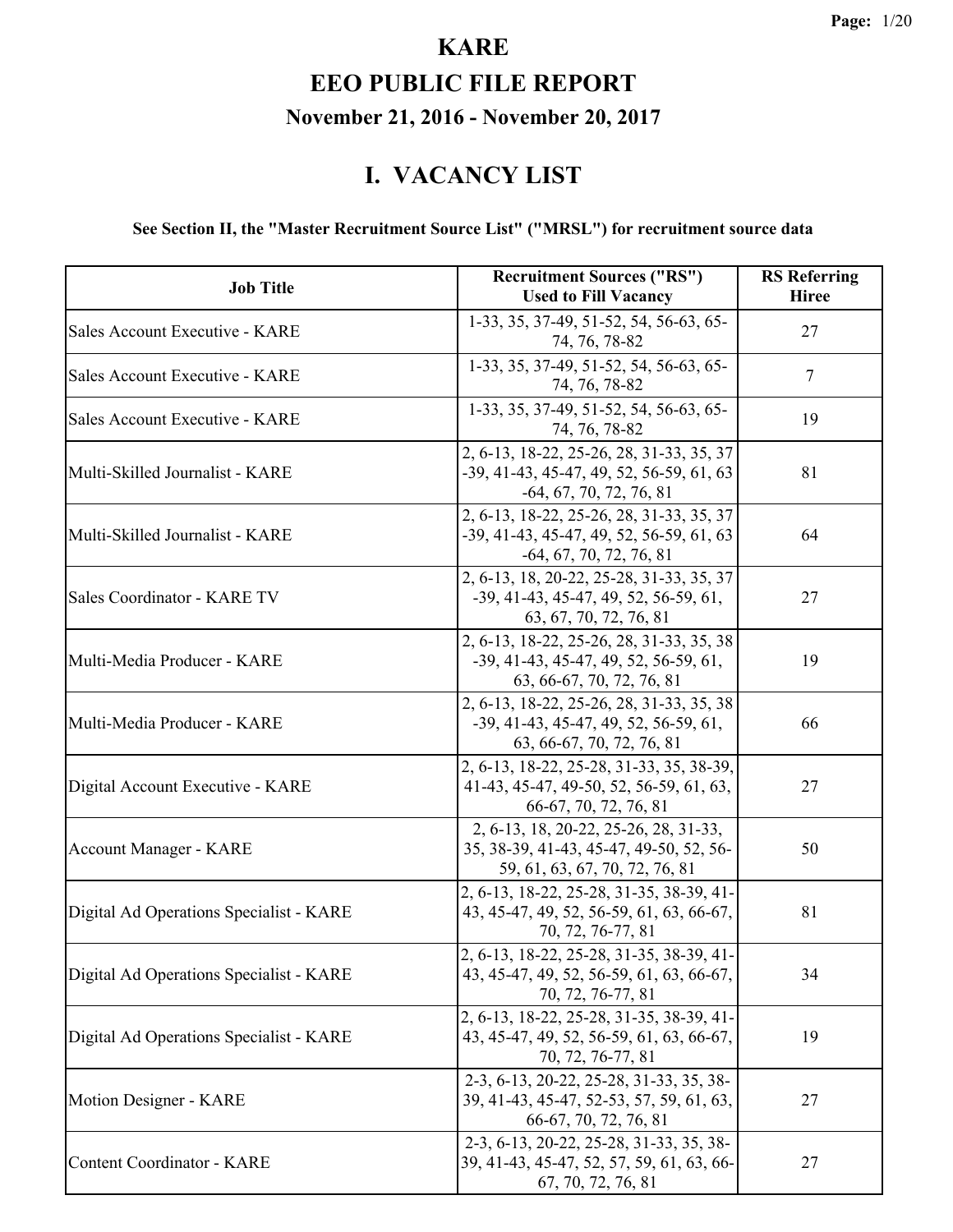#### **I. VACANCY LIST**

**See Section II, the "Master Recruitment Source List" ("MRSL") for recruitment source data**

| <b>Job Title</b>                           | <b>Recruitment Sources ("RS")</b><br><b>Used to Fill Vacancy</b>                                              | <b>RS</b> Referring<br><b>Hiree</b> |
|--------------------------------------------|---------------------------------------------------------------------------------------------------------------|-------------------------------------|
| Multimedia Producer - Digital - KARE       | 2-3, 6-13, 20-22, 25-28, 31-33, 35, 38-<br>39, 41-43, 45-47, 52, 57, 59, 61, 63, 66-<br>67, 70, 72, 75-76, 81 | 81                                  |
| Technology Specialist                      | 27,66                                                                                                         | 66                                  |
| Newscast Director                          | 19                                                                                                            | 19                                  |
| Multimedia Newscast Producer               | 1-2, 4-17, 19-20, 22-26, 28-33, 35-36,<br>38-48, 51-52, 54, 57, 59-76, 78-82                                  | 19                                  |
| Visual Story Teller                        | 1-2, 4-17, 19-20, 22-33, 35-36, 38-48,<br>50-52, 54-55, 57, 59-63, 65-74, 76, 78-<br>82                       | 19                                  |
| <b>Local and National Accounts Manager</b> | 1-17, 19-20, 22-26, 28-33, 35, 38-45,<br>47-48, 51-52, 54, 59-63, 65-74, 76, 78-<br>82                        | 19                                  |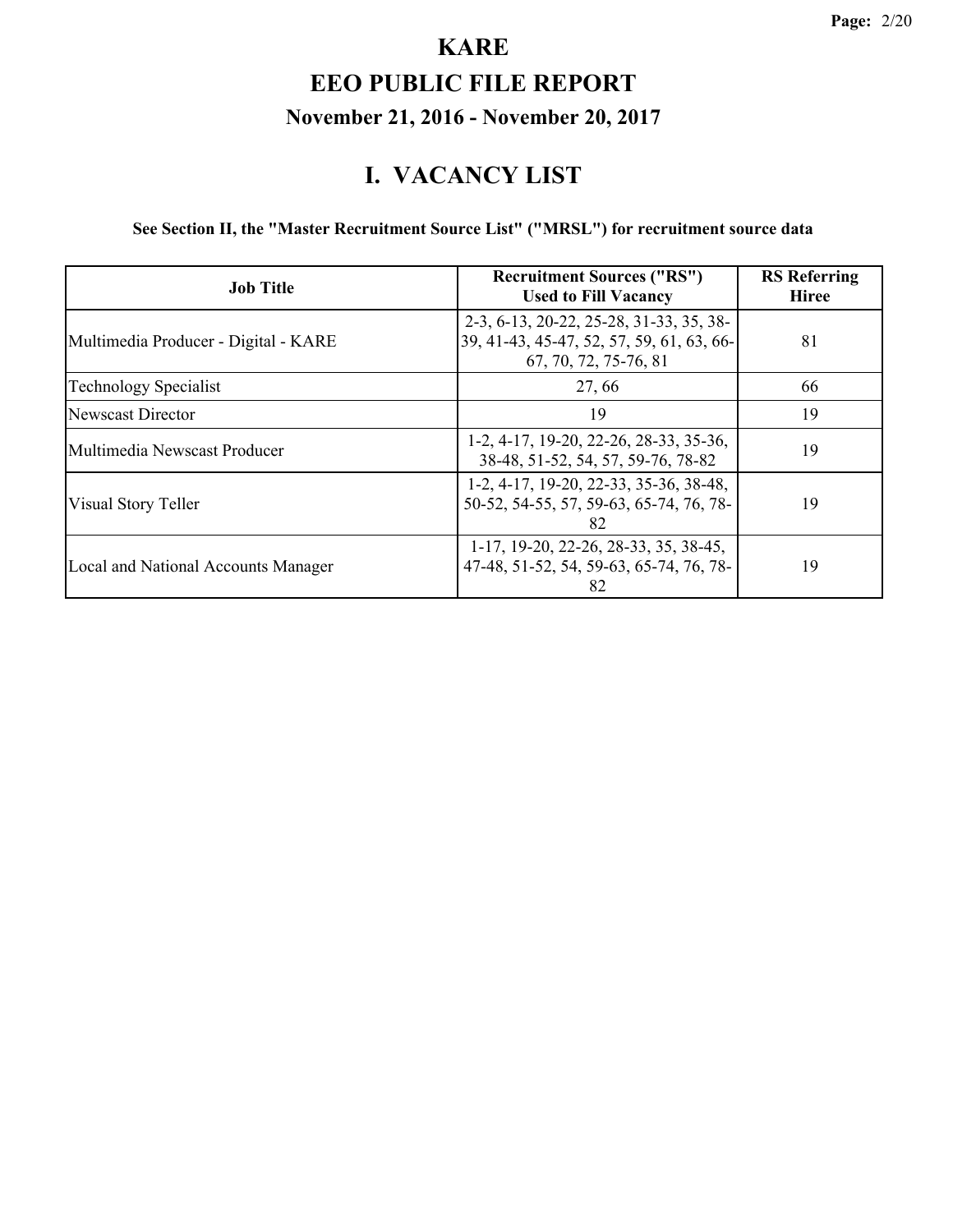| <b>RS</b><br><b>Number</b> | <b>RS</b> Information                                                                                                                                                                        | <b>Source Entitled</b><br>to Vacancy<br><b>Notification?</b><br>(Yes/No) | <b>No. of Interviewees</b><br><b>Referred by RS</b><br>Over<br><b>Reporting Period</b> |
|----------------------------|----------------------------------------------------------------------------------------------------------------------------------------------------------------------------------------------|--------------------------------------------------------------------------|----------------------------------------------------------------------------------------|
| 1                          | American Indian LRC/UofM<br>106 Pleasant St. SE 125<br>Minneapolis, Minnesota 55407<br>Email: aminstud@umn.edu<br><b>Career Services</b>                                                     | N                                                                        | 0                                                                                      |
| $\overline{2}$             | American Indian OIC, Inc<br>1845 East Franklin Ave<br>Minneapolis, Minnesota 55404<br>Phone: 612-341-3358<br>Url: www.aioic.org<br>Email: donc@aioic.org<br>Fax: 1-612-341-3766<br>Don Clark | N                                                                        | $\boldsymbol{0}$                                                                       |
| 3                          | American Women in Radio & TV<br>A Lotz 3415 University Ave<br>Minneapolis, Minnesota<br>Email: alotz@awrt.org                                                                                | N                                                                        | $\boldsymbol{0}$                                                                       |
| 4                          | Anoka Technical College<br>1354 West Hwy 10<br>Anoka, Minnesota 55303<br>Email: ahengemuhle@anokatech.edu<br><b>Career Services</b>                                                          | N                                                                        | $\boldsymbol{0}$                                                                       |
| 5                          | Asian American Journalists Minnesota<br>425 Portland Ave. S.<br>Minneapolis, Minnesota 55488<br>Email: aajamn@gmail.com<br><b>Career Services</b>                                            | N                                                                        | $\boldsymbol{0}$                                                                       |
| 6                          | <b>Brown Institute</b><br>1440 Northland Drive<br>Mendota Heights, Minnesota 55120<br>Phone: 651-905-3440<br>Email: tmiller@browncollege.edu<br><b>Terry Miller</b>                          | $\mathbf N$                                                              | $\boldsymbol{0}$                                                                       |
| 7                          | Career Builder<br>200 N. LaSalle St Suite 1100<br>Chicago, Illinois 60601<br>Phone: 773-527-3600<br>Url: http://www.careerbuilder.com<br>Career Service<br><b>Manual Posting</b>             | $\mathbf N$                                                              | 3                                                                                      |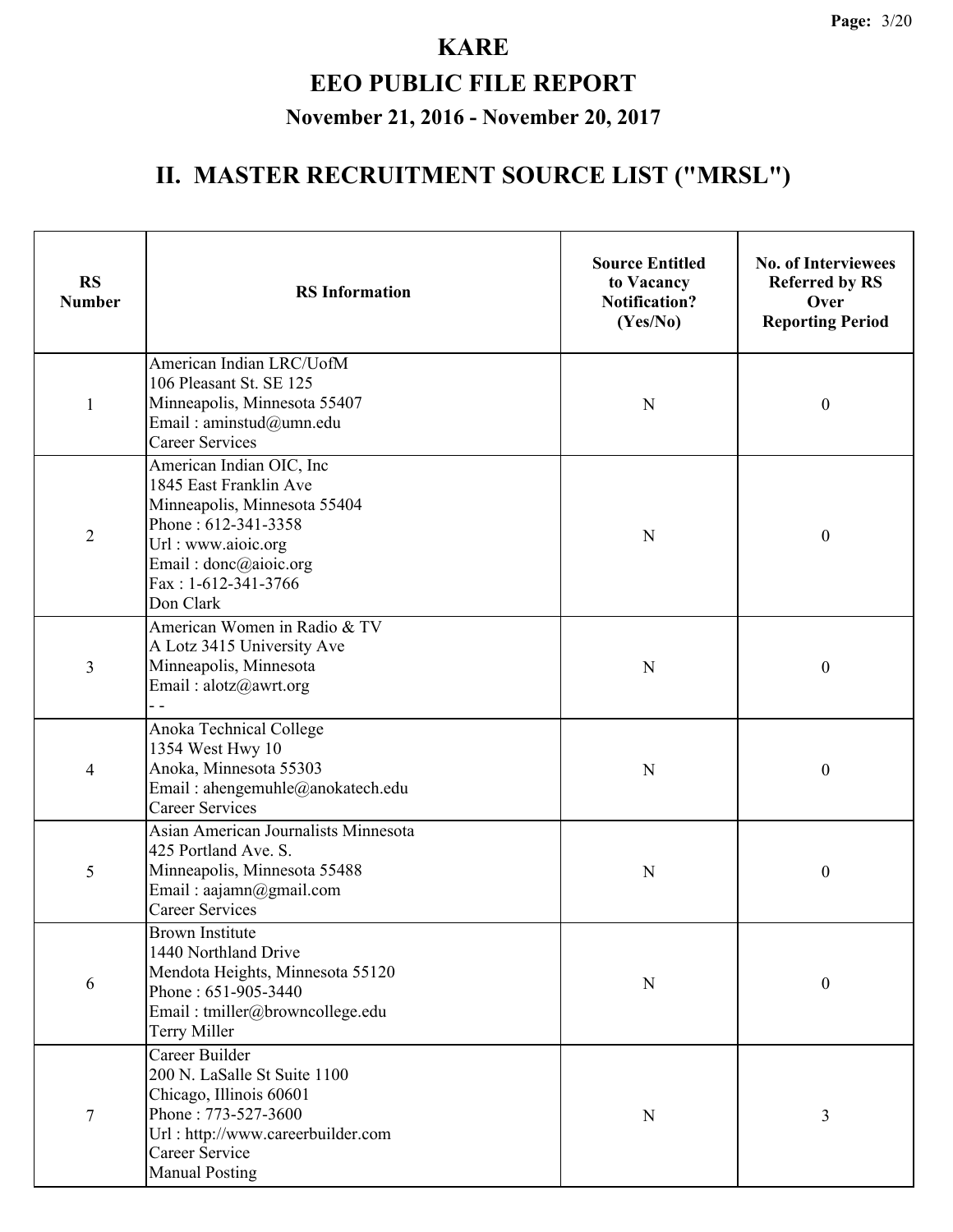| <b>RS</b><br><b>Number</b> | <b>RS</b> Information                                                                                                                                                                                                               | <b>Source Entitled</b><br>to Vacancy<br><b>Notification?</b><br>(Yes/No) | <b>No. of Interviewees</b><br><b>Referred by RS</b><br>Over<br><b>Reporting Period</b> |
|----------------------------|-------------------------------------------------------------------------------------------------------------------------------------------------------------------------------------------------------------------------------------|--------------------------------------------------------------------------|----------------------------------------------------------------------------------------|
| 8                          | Carver County Workforce Center<br>602 East Fourth Street<br>Chaska, Minnesota 55318<br>Phone: 952-361-1711<br>Email: mrudloff@co.carver.mn.us<br>Fax: 1-952-361-1636<br>Mary Rudloff                                                | N                                                                        | $\boldsymbol{0}$                                                                       |
| 9                          | <b>Cedar Valley Services</b><br>2111 4th Street NW<br>Austin, Minnesota 55912<br>Phone: 507-433-2303<br>Url: www.cedarvalleyservices.org<br>Fax: 1-507-433-8880<br>Jim Mueller                                                      | N                                                                        | $\boldsymbol{0}$                                                                       |
| 10                         | Central MN Jobs & Training Services<br>106 Pine Street<br>Monticello, Minnesota 55362<br>Phone: 763-271-3715<br>Url: www.mnworkforcecenter.org<br>Email: bchaffee@ngwmail.mn.state.us<br>Fax: 1-763-271-3701<br><b>Barb Chaffee</b> | N                                                                        | $\boldsymbol{0}$                                                                       |
| 11                         | Centro Cultural Chicano<br>1915 Chicago Avenue<br>Minneapolis, Minnesota 55404<br>Email: infocenter@centromn.org                                                                                                                    | N                                                                        | $\boldsymbol{0}$                                                                       |
| 12                         | Chicanos Latinos University<br>220 South Robert Street #103<br>St. Paul, Minnesota 55101<br>Email: armij001@umn.edu<br>Cindy -                                                                                                      | $\mathbf N$                                                              | $\boldsymbol{0}$                                                                       |
| 13                         | <b>Collective Talent</b><br>1721 Richardson Place<br>Tampa, Florida 33606<br>Phone: 813-254-9695<br>Url: http://www.collectivetalent.com<br>Email: bille@michaelsmedia.com<br>Michael Bille                                         | $\mathbf N$                                                              | $\boldsymbol{0}$                                                                       |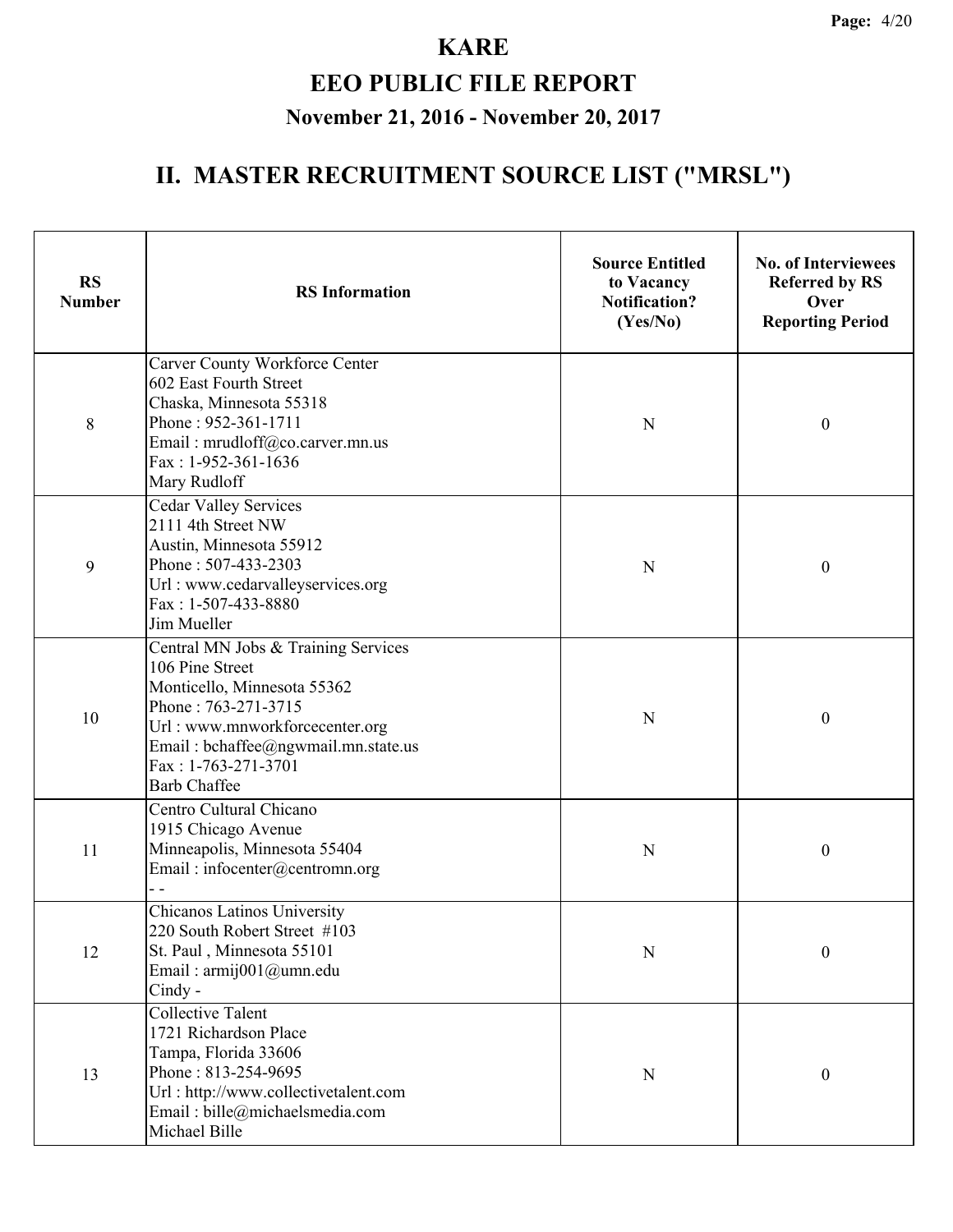| <b>RS</b><br><b>Number</b> | <b>RS</b> Information                                                                                                                                                                                                                       | <b>Source Entitled</b><br>to Vacancy<br><b>Notification?</b><br>(Yes/No) | <b>No. of Interviewees</b><br><b>Referred by RS</b><br>Over<br><b>Reporting Period</b> |
|----------------------------|---------------------------------------------------------------------------------------------------------------------------------------------------------------------------------------------------------------------------------------------|--------------------------------------------------------------------------|----------------------------------------------------------------------------------------|
| 14                         | College of S. Benedict/St. John's University<br>37 College Ave. S. Career Services<br>St. Joseph, Minnesota 56374<br>Email: jlmiller@csbsju.edu<br><b>Career Services</b>                                                                   | N                                                                        | $\boldsymbol{0}$                                                                       |
| 15                         | Concordia College<br>275 N. Syndicate Street<br>St. Paul, Minnesota 55404<br>Email: careerservices@csp.edu<br><b>Career Services</b>                                                                                                        | N                                                                        | $\boldsymbol{0}$                                                                       |
| 16                         | <b>Council on Black Minnesotans</b><br>2233 University AVe. #426<br>St. Paul, Minnesota 55114<br>Email: cobm@state.mn.us<br><b>Career Services</b>                                                                                          | N                                                                        | $\boldsymbol{0}$                                                                       |
| 17                         | Dakota County Technical College<br>1300 145th St. E<br>Rosemount, Minnesota 55068<br>Email: cel@dctc.edu<br><b>Career Services</b>                                                                                                          | N                                                                        | $\boldsymbol{0}$                                                                       |
| 18                         | Emma Bowen Foundation for Minority Interests in Media<br>524 W. 57th Street<br>New York, New York<br>Phone: 212-975-2545<br>Url: http://www.emmabowenfoundation.com/<br>Email: Sandra.Rice@nbcuni.com<br>Fax: 1-212-975-5884<br>Sandra Rice | N                                                                        | $\boldsymbol{0}$                                                                       |
| 19                         | Employee Referral                                                                                                                                                                                                                           | ${\bf N}$                                                                | 11                                                                                     |
| 20                         | Equality - Pathways to Potential<br>5535 Lake Sarah Heights Drive<br>Loretto, Minnesota 55357<br>Phone: 763-479-3014<br>Url: Coming Soon<br>Email: greghani@juno.com<br>Greg Hani                                                           | $\mathbf N$                                                              | $\boldsymbol{0}$                                                                       |
| 21                         | Glassdoor.com<br>Internet site<br>Sausalito, California<br>Glassdoor.com Glassdoor.com<br><b>Manual Posting</b>                                                                                                                             | N                                                                        |                                                                                        |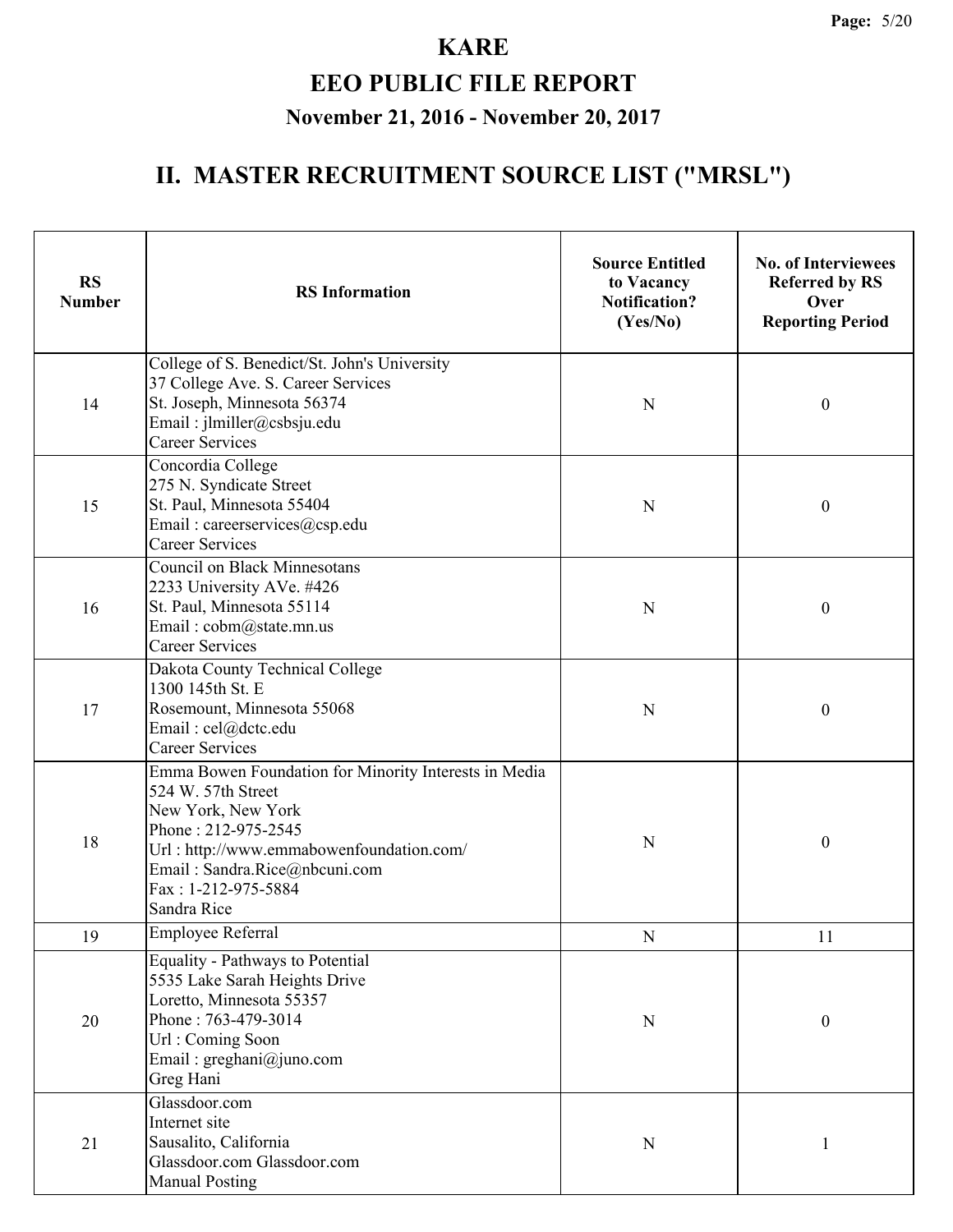| <b>RS</b><br><b>Number</b> | <b>RS</b> Information                                                                                                                                                                                  | <b>Source Entitled</b><br>to Vacancy<br><b>Notification?</b><br>(Yes/No) | <b>No. of Interviewees</b><br><b>Referred by RS</b><br>Over<br><b>Reporting Period</b> |
|----------------------------|--------------------------------------------------------------------------------------------------------------------------------------------------------------------------------------------------------|--------------------------------------------------------------------------|----------------------------------------------------------------------------------------|
| 22                         | Graeme Newell's MarketingIdeaNet Jobs<br>602 Communications – TV Training $&$ Consulting<br>New York, New York<br>Url: www.vault.com.<br>Email: slizik@602communications.com<br><b>Career Services</b> | N                                                                        | $\boldsymbol{0}$                                                                       |
| 23                         | Hamline University<br>1536 Hewitt Ave. MS-B1802<br>St. Paul, Minnesota 55104<br>Email: tmiddendorf@hamline.edu<br><b>Career Services</b>                                                               | N                                                                        | $\boldsymbol{0}$                                                                       |
| 24                         | Hennepin Technical College<br>9200 Flying Cloud Drive<br>Eden Prairie, Minnesota 55347<br>Email: jobs@hennepintech.edu<br><b>Career Services</b>                                                       | N                                                                        | $\boldsymbol{0}$                                                                       |
| 25                         | <b>HIRED</b><br>1200 Plymouth Ave N<br>Minneapolis, Minnesota 55411<br>Phone: 612.529.3342<br>Email: job@HIRED.org<br>Fax: 1-612-529-7131<br>Lori Anderson                                             | N                                                                        | $\boldsymbol{0}$                                                                       |
| 26                         | <b>Hmong Television</b><br>Email Only<br>Mpls, Minnesota<br>Email: mitchlee@comcast.net<br>Mitch Lee                                                                                                   | N                                                                        | $\boldsymbol{0}$                                                                       |
| 27                         | Indeed.com - Not Directly Contacted by SEU                                                                                                                                                             | ${\bf N}$                                                                | 15                                                                                     |
| 28                         | Inroads Minneapolis/St. Paul<br>1600 University Ave West<br>St. Paul, Minnesota 55104-3839<br>Phone: 951-644-4406<br>Email: $info(\hat{\omega})$ inroads.org<br>Collin Melvin                          | N                                                                        | $\boldsymbol{0}$                                                                       |
| 29                         | <b>Inver Hills Community College</b><br>2500 Es. 80th<br>Inver Grove Heights, Minnesota 55076<br>Email: infogeneral@inverhills.edu<br><b>Career Postings</b>                                           | N                                                                        | $\boldsymbol{0}$                                                                       |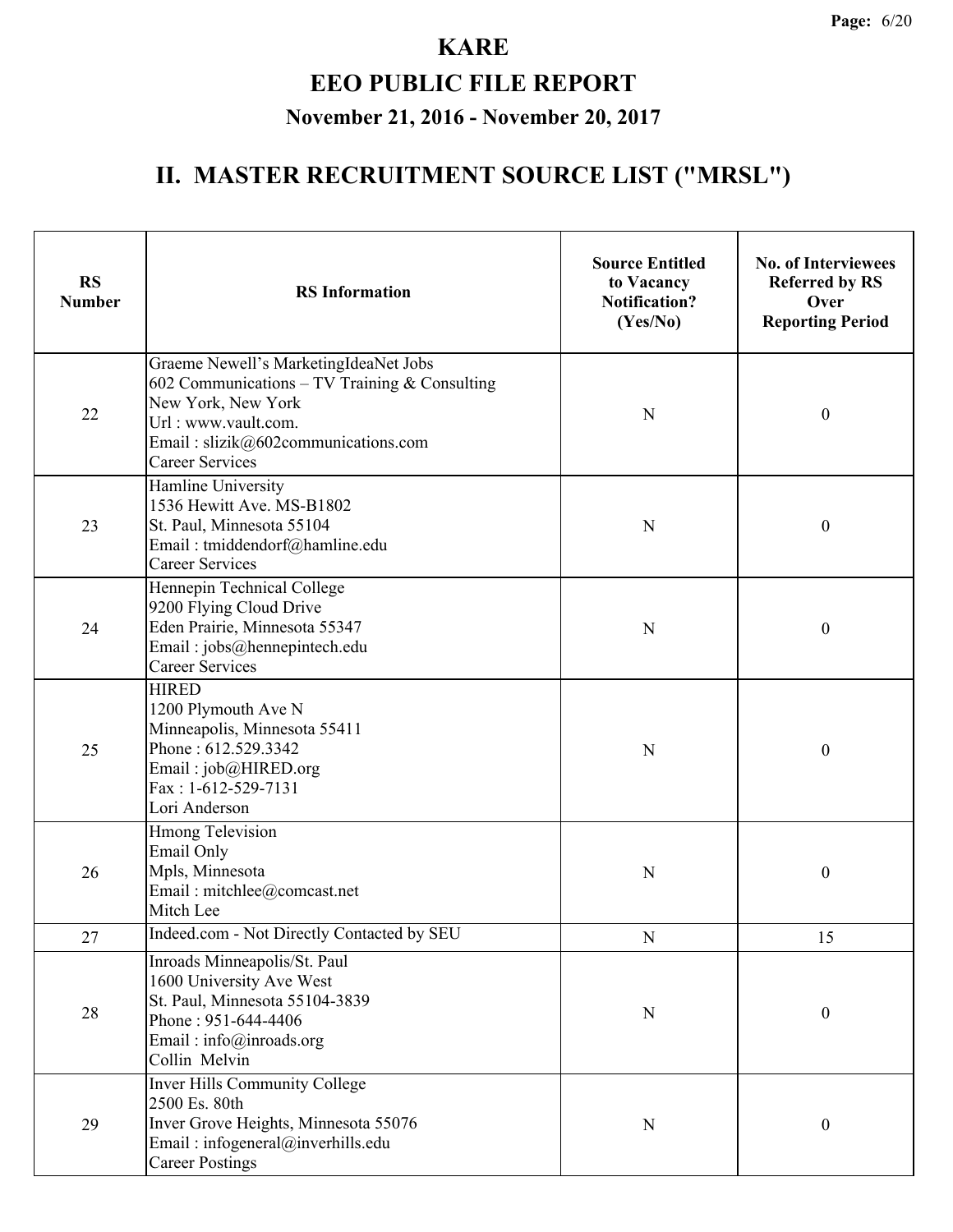| <b>RS</b><br><b>Number</b> | <b>RS</b> Information                                                                                                                                                                                           | <b>Source Entitled</b><br>to Vacancy<br><b>Notification?</b><br>(Yes/No) | <b>No. of Interviewees</b><br><b>Referred by RS</b><br>Over<br><b>Reporting Period</b> |
|----------------------------|-----------------------------------------------------------------------------------------------------------------------------------------------------------------------------------------------------------------|--------------------------------------------------------------------------|----------------------------------------------------------------------------------------|
| 30                         | <b>Jewish Vocational Services</b><br>13100 Wayzata Blvd. St. 300<br>Hopkins, Minnesota 55305<br>Email: jflam@jfcsmpls.org<br><b>Career Services</b>                                                             | N                                                                        | $\boldsymbol{0}$                                                                       |
| 31                         | JuJu.com<br>juju.com<br>New York, New York<br>juju.com Job Search Engine<br><b>Manual Posting</b>                                                                                                               | N                                                                        | $\boldsymbol{0}$                                                                       |
| 32                         | <b>KARE 11 Internal Candidates</b><br>Minnesota<br><b>Career Service</b><br><b>Manual Posting</b>                                                                                                               | N                                                                        | $\boldsymbol{0}$                                                                       |
| 33                         | Life-Work Planning Center<br>201 North Broad Street, Suite 100 Union Square Business<br>Center<br>Mankato, Minnesota 56001<br>Phone: 507-345-1577<br>Url: www.lwpc.org<br>Fax: 1-507-345-1469<br>Susan McNamara | N                                                                        | $\boldsymbol{0}$                                                                       |
| 34                         | Linked In                                                                                                                                                                                                       | ${\bf N}$                                                                | 1                                                                                      |
| 35                         | Media Line<br>P.O. Box 51909<br>Pacific Grove, California 93950<br>Phone: 800-237-8073<br>Url: www.medialine.com<br>Email: medialine@medialine.com<br>Mark Shilstone                                            | N                                                                        | $\boldsymbol{0}$                                                                       |
| 36                         | Metropolitan State University<br>209 Wigley Administration Center<br>Mankato, Minnesota 55113<br>Email: william.baldus@metrostate.edu<br><b>Career Services</b>                                                 | N                                                                        | $\boldsymbol{0}$                                                                       |
| 37                         | Minneapolis College of Art and Design<br>2501 Stevens Ave S<br>Minneapolis, Minnesota 55404<br>Phone: 612-874-3721<br>Email: careers@mcad.edu<br>Phyllis / Christine Ware / Davis                               | N                                                                        | 0                                                                                      |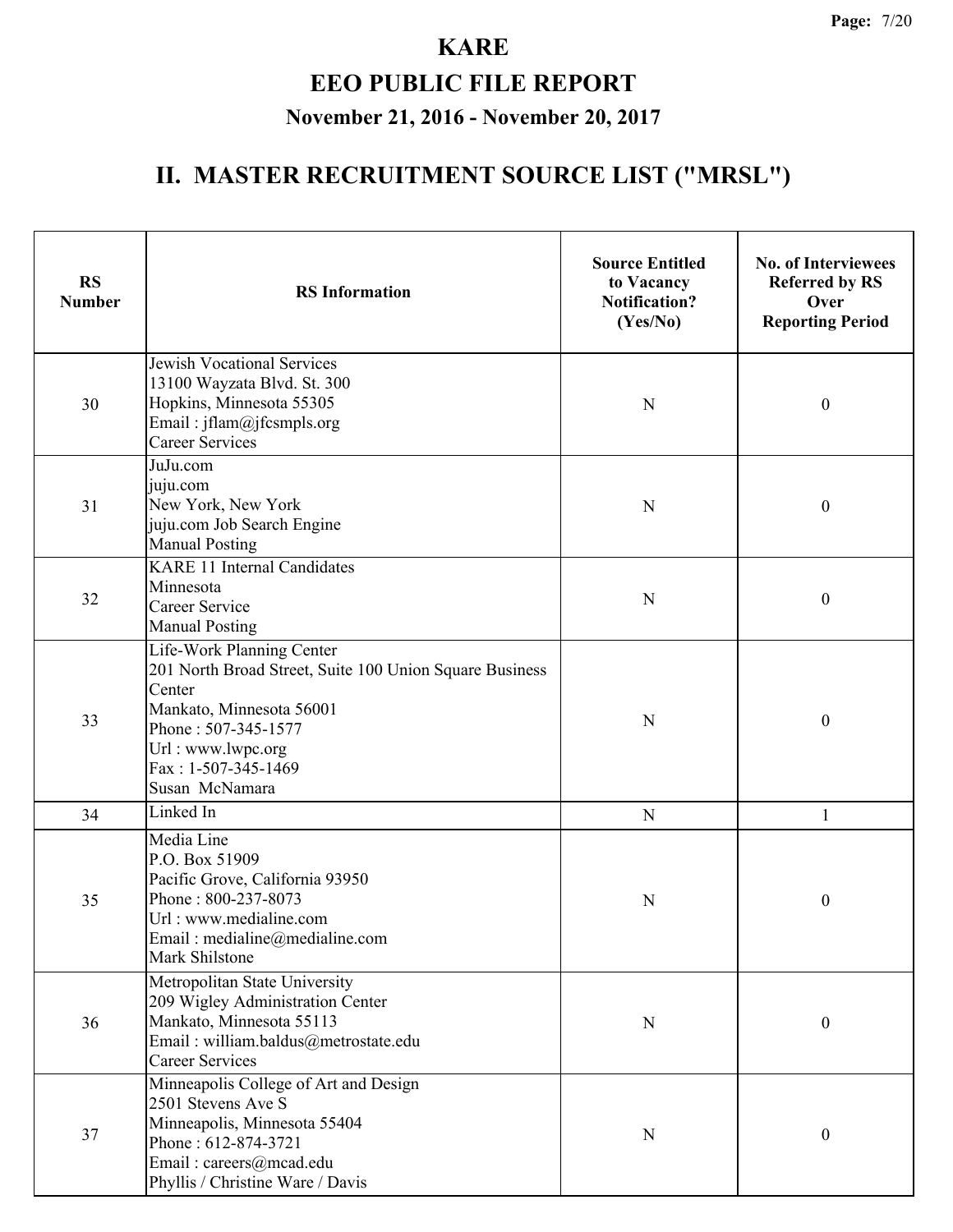| <b>RS</b><br><b>Number</b> | <b>RS</b> Information                                                                                                                                                                                                                           | <b>Source Entitled</b><br>to Vacancy<br><b>Notification?</b><br>(Yes/No) | <b>No. of Interviewees</b><br><b>Referred by RS</b><br>Over<br><b>Reporting Period</b> |
|----------------------------|-------------------------------------------------------------------------------------------------------------------------------------------------------------------------------------------------------------------------------------------------|--------------------------------------------------------------------------|----------------------------------------------------------------------------------------|
| 38                         | Minneapolis Urban League<br>2100 Plymouth Ave<br>Minneapolis, Minnesota<br>Phone: 612-302-3157<br>Email: rpargo@mul.org<br>Fax: 1-612-521-8513<br>Roosevelt Pargo                                                                               | $\mathbf N$                                                              | $\boldsymbol{0}$                                                                       |
| 39                         | Minnesota Broadcasters Association<br>3033 Excelsior Blvd #301<br>Mpls, Minnesota 55416<br>Phone: 612-926-8123<br>Url: www.minnesotabroadcasters.com/careers<br>Email: llasere@minnesotabroadcasters.com<br>Fax: 1-612-926-9761<br>Linda Lasere | N                                                                        | $\boldsymbol{0}$                                                                       |
| 40                         | Minnesota Women's Consortium<br>550 Rice Street<br>St. Paul, Minnesota 55103<br>Email: info@mnwomen.org<br><b>Career Services</b>                                                                                                               | N                                                                        | $\boldsymbol{0}$                                                                       |
| 41                         | Minnesota WorkForce Center<br>205 2nd Ave NW, Suite B<br>Roseau, Minnesota 56751<br>Phone: 218-463-2233<br>Email: Bonny.Stechmann@state.mn.us<br>$Fax: 1-218-463-1316$<br>Bonny Stechman                                                        | $\mathbf N$                                                              | $\boldsymbol{0}$                                                                       |
| 42                         | Minnesota Workforce Center<br>1606 W. Third St.<br>Red Wing, Minnesota 55066<br>Phone: 651-385-6480<br>Url: www.mnwfc.org<br>Email: Vicky.Koehn@state.mn.us<br>Fax: 1-651-385-6484<br>Vicky Koehn                                               | ${\bf N}$                                                                | $\boldsymbol{0}$                                                                       |
| 43                         | Minnesota Works<br>300 11th Ave. NW<br>Rochester, Minnesota 66901<br>Phone: 507-285-7318<br>Url: www.minnesotaworks.net<br>Email: victoria.tiff@state.mn.us<br>Victoria Tiff                                                                    | $\mathbf N$                                                              | $\boldsymbol{0}$                                                                       |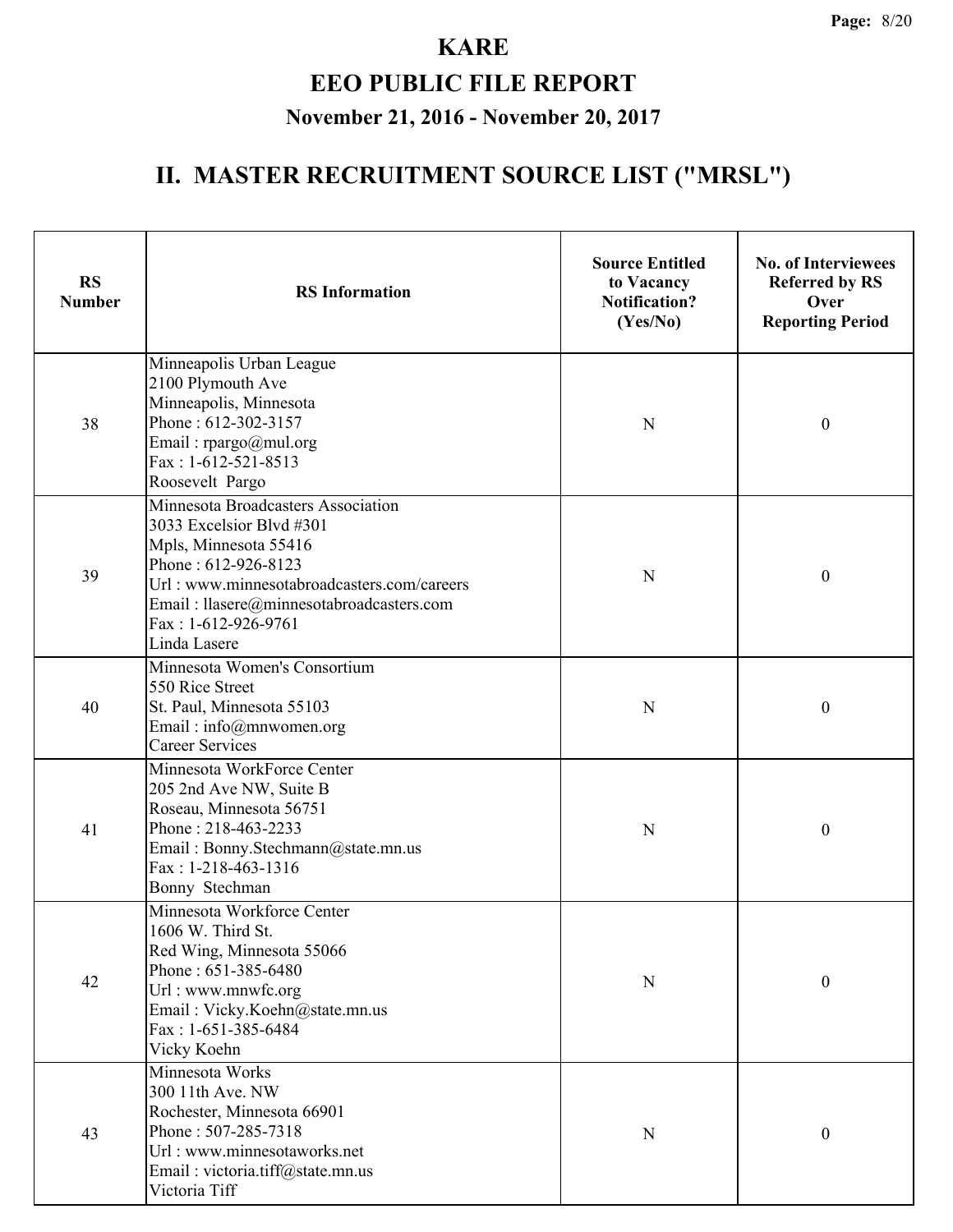| <b>RS</b><br><b>Number</b> | <b>RS</b> Information                                                                                                                                                                                                           | <b>Source Entitled</b><br>to Vacancy<br><b>Notification?</b><br>(Yes/No) | <b>No. of Interviewees</b><br><b>Referred by RS</b><br>Over<br><b>Reporting Period</b> |
|----------------------------|---------------------------------------------------------------------------------------------------------------------------------------------------------------------------------------------------------------------------------|--------------------------------------------------------------------------|----------------------------------------------------------------------------------------|
| 44                         | MN Indian Resource Center<br>2300 15th Ave. S.<br>Minneapolis, Minnesota 55404<br>Email: skincade@miwrc.org<br><b>Career Services</b>                                                                                           | N                                                                        | $\mathbf{0}$                                                                           |
| 45                         | MN Workforce Center- St. Cloud<br>3333 West Division St. Midtown Square Mall, Suite 212<br>St. Cloud, Minnesota 56303<br>Phone: 320-202-6435<br>Email: michael.eisenstadt@state.mn.us<br>Fax: 1-320-654-5173<br>Mike Eisenstadt | N                                                                        | $\boldsymbol{0}$                                                                       |
| 46                         | <b>NAACP</b><br>Sabathani Community Center 310 E 38th Street, Room 138<br>Minneapolis, Minnesota 55409<br>Email: naacp@apollo3.com<br>Roger Clark                                                                               | N                                                                        | $\boldsymbol{0}$                                                                       |
| 47                         | National Association Of Black College Broadcasters<br>(NABCB)<br>P.O. Box 3191<br>Atlanta, Georgia<br>Phone: $(404)$ 523-6136<br>Email: bcrmail@aol.com<br>Fax: 1-404-523-5467<br>Lo Jelks                                      | N                                                                        | $\boldsymbol{0}$                                                                       |
| 48                         | National Hispanic Media Coalition<br>55 S. Grand Ave.<br>Pasadena, California 91105<br>Email: info@nhmc.org<br><b>Career Services</b>                                                                                           | N                                                                        | 0                                                                                      |
| 49                         | National Lesbian and Gay Journalists Association<br>1420 K Street, NW #910<br>Washington, District of Columbia<br>Phone: 202-588-9888 ext. 10<br>Url: www.nlaja.org<br>Email: info@nlgja.org<br>Career Service                  | N                                                                        | $\boldsymbol{0}$                                                                       |
| 50                         | Non-Employee Referral                                                                                                                                                                                                           | ${\bf N}$                                                                | $\overline{3}$                                                                         |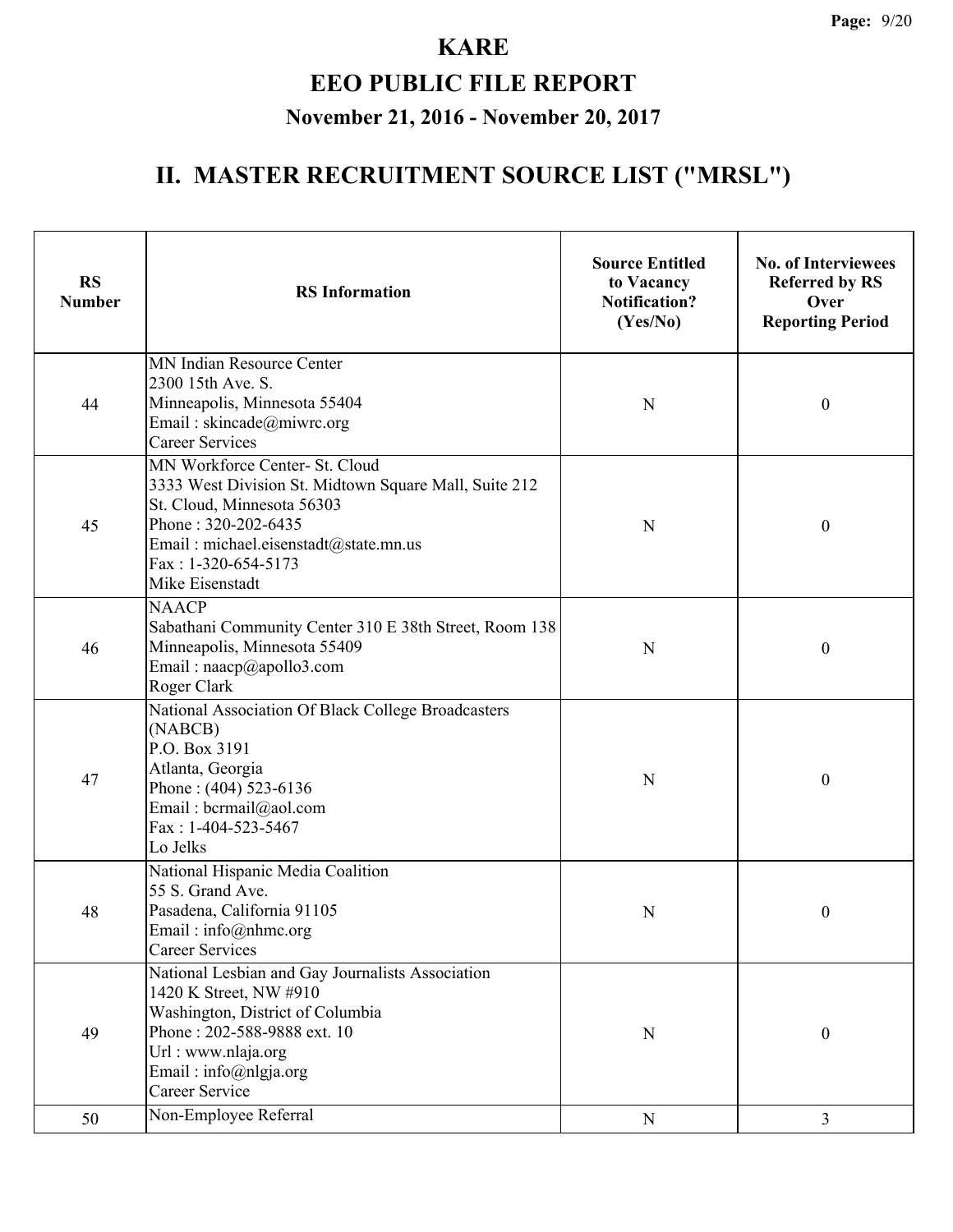#### **KARE EEO PUBLIC FILE REPORT**

#### **November 21, 2016 - November 20, 2017**

| <b>RS</b><br><b>Number</b> | <b>RS</b> Information                                                                                                                                                                                   | <b>Source Entitled</b><br>to Vacancy<br><b>Notification?</b><br>(Yes/No) | <b>No. of Interviewees</b><br><b>Referred by RS</b><br>Over<br><b>Reporting Period</b> |
|----------------------------|---------------------------------------------------------------------------------------------------------------------------------------------------------------------------------------------------------|--------------------------------------------------------------------------|----------------------------------------------------------------------------------------|
| 51                         | Normandale Community College<br>9700 France Ave. South<br>Bloomington, Minnesota 55431<br>Email: nccjoblist@normandale.edu<br><b>Career Services</b>                                                    | N                                                                        | $\boldsymbol{0}$                                                                       |
| 52                         | Occupational Development Center, Inc.<br>Highway 32 South Box 730<br>Thief River Falls, Minnesota 56701<br>Phone: 218-681-4949<br>Email: plavalier@odcmn.com<br>$Fax: 1-218-681-7635$<br>Peter Lavalier | N                                                                        | $\boldsymbol{0}$                                                                       |
| 53                         | Other Source                                                                                                                                                                                            | N                                                                        | $\overline{2}$                                                                         |
| 54                         | Rasmussen College<br>3500 Federal Drive<br>Eagan, Minnesota 55016<br>Email: tinat@rasmussen.edu<br><b>Career Services</b>                                                                               | N                                                                        | $\mathbf{0}$                                                                           |
| 55                         | Self Referral                                                                                                                                                                                           | N                                                                        | $\mathbf{1}$                                                                           |
| 56                         | Simply Hred<br>simplyhired.com<br>Sunnyvale, California<br>simplyhired.com Job Search Engine<br><b>Manual Posting</b>                                                                                   | N                                                                        | $\boldsymbol{0}$                                                                       |
| 57                         | Society of Professional Journalists<br>Minneaplis Chapter<br>Minneapolis, Minnesota 55414<br>Phone: 952-882-2471<br>Email: scott.theisen@gmail.com<br><b>Scott Theisen</b>                              | N                                                                        | $\boldsymbol{0}$                                                                       |
| 58                         | South Asian Journalists Association<br>2950 Broadway<br>New York, New York<br>Phone: (212) 854-5979<br>Url : www.saja.org<br>Email: saja@columbia.edu<br>Career Service                                 | N                                                                        | $\boldsymbol{0}$                                                                       |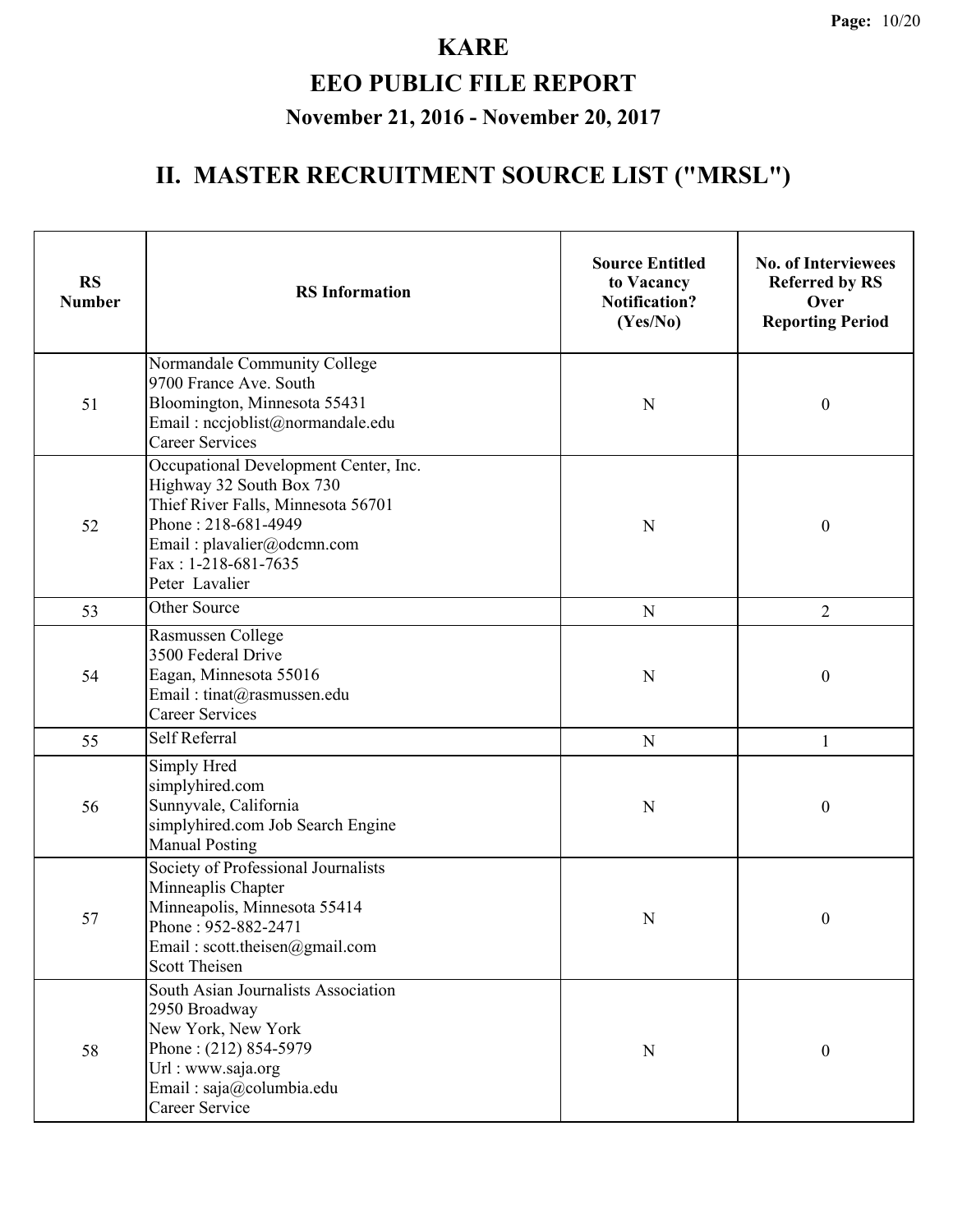| <b>RS</b><br><b>Number</b> | <b>RS</b> Information                                                                                                                                                                                                                               | <b>Source Entitled</b><br>to Vacancy<br><b>Notification?</b><br>(Yes/No) | <b>No. of Interviewees</b><br><b>Referred by RS</b><br>Over<br><b>Reporting Period</b> |
|----------------------------|-----------------------------------------------------------------------------------------------------------------------------------------------------------------------------------------------------------------------------------------------------|--------------------------------------------------------------------------|----------------------------------------------------------------------------------------|
| 59                         | Southwest MN Workforce Center<br>129 W. Nicols<br>Montevideo, Minnesota 56265<br>Phone: 320-269-5561<br>Url: www.mnwfc.org<br>Fax: 1-320-269-5696<br>Juanita Lauritsen                                                                              | $\mathbf N$                                                              | $\boldsymbol{0}$                                                                       |
| 60                         | St. Cloud Technical College<br>1500 Cooper Ave. S.<br>St. Cloud, Minnesota 56303<br>Email: jbauer@sctcc.edu<br><b>Career Services</b>                                                                                                               | N                                                                        | $\boldsymbol{0}$                                                                       |
| 61                         | St. John's University Career Services<br>Mary Hall #10<br>Collegeville, Minnesota 56321<br>Phone: 320-363-3236<br>Email: jclarkson@csbsju.edu<br>Heidi Harlander                                                                                    | N                                                                        | $\boldsymbol{0}$                                                                       |
| 62                         | St. Olaf<br>1520 St. Olaf Ave.<br>Northfield, Minnesota 55057<br>Email: cahoon@stolaf.edu<br><b>Career Services</b>                                                                                                                                 | N                                                                        | $\boldsymbol{0}$                                                                       |
| 63                         | <b>State Services for the Blind</b><br>2200 University Ave. W. #240<br>St. Paul, Minnesota 55114<br>Phone: 651.642.0363<br>Url: http://www.mnssb.org<br>Email: pam.gowan@state.mn.us<br>Fax: $1-651-649-5927$<br>Pam Gowan Job Placement Specialist | N                                                                        | $\boldsymbol{0}$                                                                       |
| 64                         | <b>Station Website</b>                                                                                                                                                                                                                              | ${\bf N}$                                                                | $\overline{2}$                                                                         |
| 65                         | Summit Academy OIC<br>935 Olson Memorial Highway<br>Minneapolis, Minnesota 55405<br>Email: info@saoic.org<br><b>Career Services</b>                                                                                                                 | $\mathbf N$                                                              | $\boldsymbol{0}$                                                                       |
| 66                         | TEGNA.com<br>7590 Jones Branch Drive<br>McLean, Virginia<br>HR HR<br><b>Manual Posting</b>                                                                                                                                                          | ${\bf N}$                                                                | 9                                                                                      |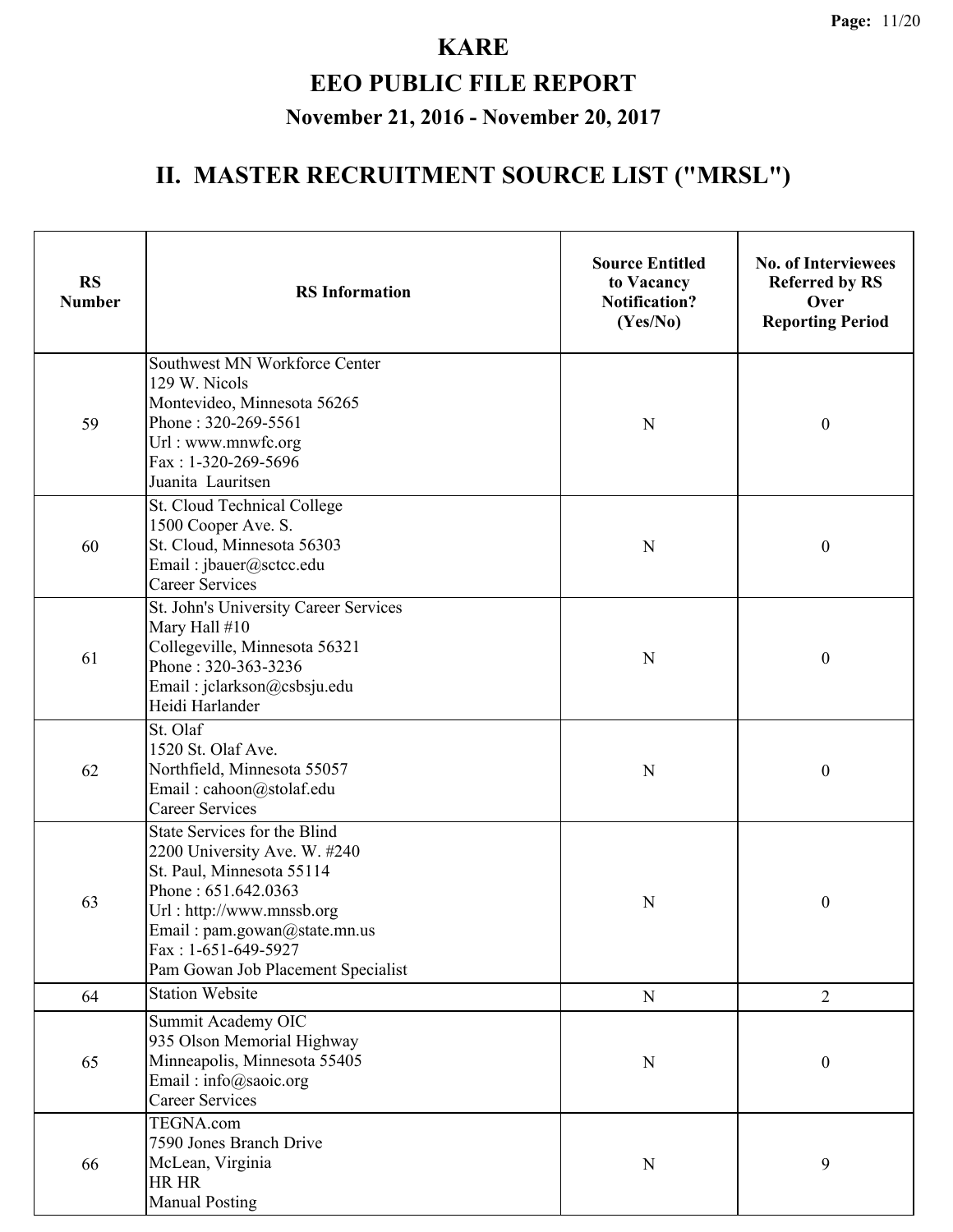| <b>RS</b><br><b>Number</b> | <b>RS</b> Information                                                                                                                                                                                  | <b>Source Entitled</b><br>to Vacancy<br><b>Notification?</b><br>(Yes/No) | <b>No. of Interviewees</b><br><b>Referred by RS</b><br>Over<br><b>Reporting Period</b> |
|----------------------------|--------------------------------------------------------------------------------------------------------------------------------------------------------------------------------------------------------|--------------------------------------------------------------------------|----------------------------------------------------------------------------------------|
| 67                         | Tvjobs.com<br>Broadcast Employment Services, P.O. Box 4116<br>Oceanside, California<br>Phone: 800-374-0119<br>Url: www.tvjobs.com<br>Email: jobs@tvjobs.com<br>Fax: 1-760-754-2115<br>Mark C. Holloway | N                                                                        |                                                                                        |
| 68                         | University of Minnesota<br>200 Donhowe Buliding 319 15th Ave. SE<br>Minneapolis, Minnesota 55455<br>Email: mlkdesk@umn.edu<br><b>Career Services</b>                                                   | N                                                                        | $\boldsymbol{0}$                                                                       |
| 69                         | University of Minnesota Department of Chicano & Latino<br><b>Studies</b><br>19 Scott Hall 72 Pleasant Street SE<br>Minneapolis, Minnesota 55455<br>Email: chicstud@umn.edu<br><b>Career Services</b>   | N                                                                        | $\boldsymbol{0}$                                                                       |
| 70                         | University of Minnesota, School of Journalism<br>111 Murphy Hall, 206 Church St SE<br>Mpls, Minnesota 55455-0418<br>Phone: 612-625-0120<br>Email: sjmcugs@umn.edu<br><b>Career Service</b>             | N                                                                        | $\boldsymbol{0}$                                                                       |
| 71                         | University of St. Thomas<br>2115 Summit Ave<br>St. Paul, Minnesota 55105<br>Email: webmaster@stthomas.edu<br><b>Career Services</b>                                                                    | N                                                                        | 0                                                                                      |
| 72                         | University of St. Thomas, Counseling & Career Services<br>2115 Summit Avenue #5020<br>St Paul, Minnesota 55105-1096<br>Phone: 651-962-6767<br>Email: pnlee@stthomas.edu<br>Pa Nhia Lee                 | N                                                                        | $\mathbf{0}$                                                                           |
| 73                         | University of Wisconsin - Eau Claire<br>405 Garfield Ave.<br>Eau Claire, Wisconsin 54702<br>Email: gatlinj@uwec.edu<br><b>Career Services</b>                                                          | N                                                                        | 0                                                                                      |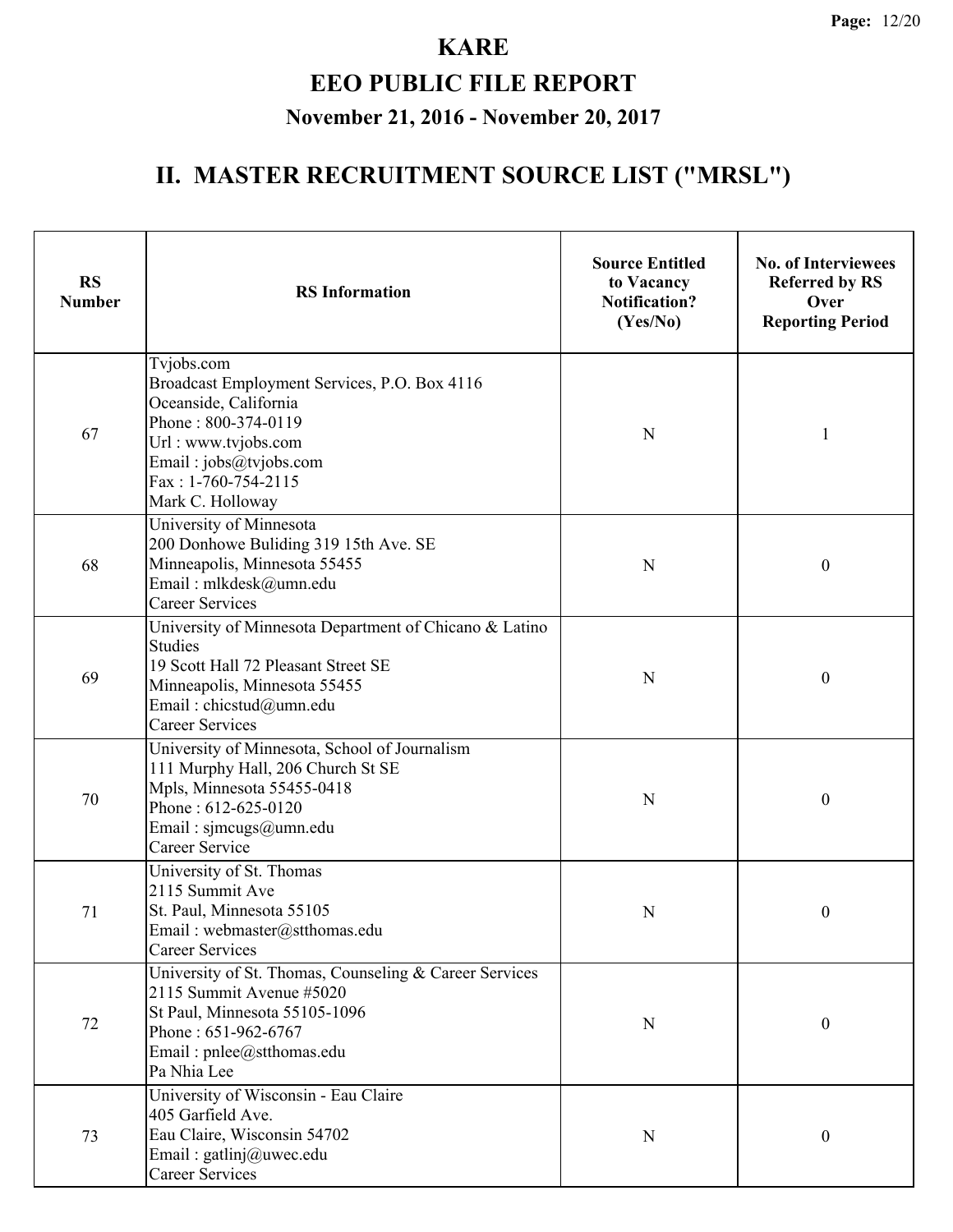| <b>RS</b><br><b>Number</b> | <b>RS</b> Information                                                                                                                                                                         | <b>Source Entitled</b><br>to Vacancy<br><b>Notification?</b><br>(Yes/No) | <b>No. of Interviewees</b><br><b>Referred by RS</b><br>Over<br><b>Reporting Period</b> |
|----------------------------|-----------------------------------------------------------------------------------------------------------------------------------------------------------------------------------------------|--------------------------------------------------------------------------|----------------------------------------------------------------------------------------|
| 74                         | University of Wisconsin - La Crosse<br>1725 State Street<br>La Crosse, Wisconsin 54601<br>Email: kbald@uwlax.edu<br><b>Career Services</b>                                                    | N                                                                        | $\boldsymbol{0}$                                                                       |
| 75                         | <b>Unknown Referral Source</b>                                                                                                                                                                | ${\bf N}$                                                                | 3                                                                                      |
| 76                         | US Department of Veterans Affairs<br>VA Regional Office BHW Federal Bldg 1 Federal Drive<br>Fort Snelling, Minnesota 55111-4050<br>Phone: 612.970.5452<br>Fax: 1-612-970-5455<br>Candy Kriska | N                                                                        | $\boldsymbol{0}$                                                                       |
| 77                         | Walk In/Self-Referral                                                                                                                                                                         | ${\bf N}$                                                                | 1                                                                                      |
| 78                         | Wayne State University - Journalism Institute for<br><b>Minorities</b><br>42 W. Warren Ave.<br>Detroit, Michigan 48202<br>Email: anails@wayne.edu<br><b>Career Services</b>                   | N                                                                        | $\boldsymbol{0}$                                                                       |
| 79                         | Winona State<br>P.O. Box 5838<br>Winona, Minnesota 55987<br>Email: rbanicki@winona.edu<br><b>Career Services</b>                                                                              | N                                                                        | $\boldsymbol{0}$                                                                       |
| 80                         | <b>Women Venture</b><br>2324 University Ave. W.<br>St. Paul, Minnesota 55114<br>Email: amays@womenventure.org<br>A Mays                                                                       | N                                                                        | 0                                                                                      |
| 81                         | www.kare11.com<br>Minnesota<br>Url: www.kare11.com<br>Career Service<br><b>Manual Posting</b>                                                                                                 | $\mathbf N$                                                              | 9                                                                                      |
| 82                         | <b>YWCA</b><br>1130 Nicollet Mall<br>Minneapolis, Minnesota 55403<br>Email: YWCA@ywcampls.com<br><b>Career Services</b><br><b>TOTAL INTERVIEWS OVER REPORTING PERIOD:</b>                     | $\mathbf N$                                                              | $\boldsymbol{0}$                                                                       |
|                            | 62                                                                                                                                                                                            |                                                                          |                                                                                        |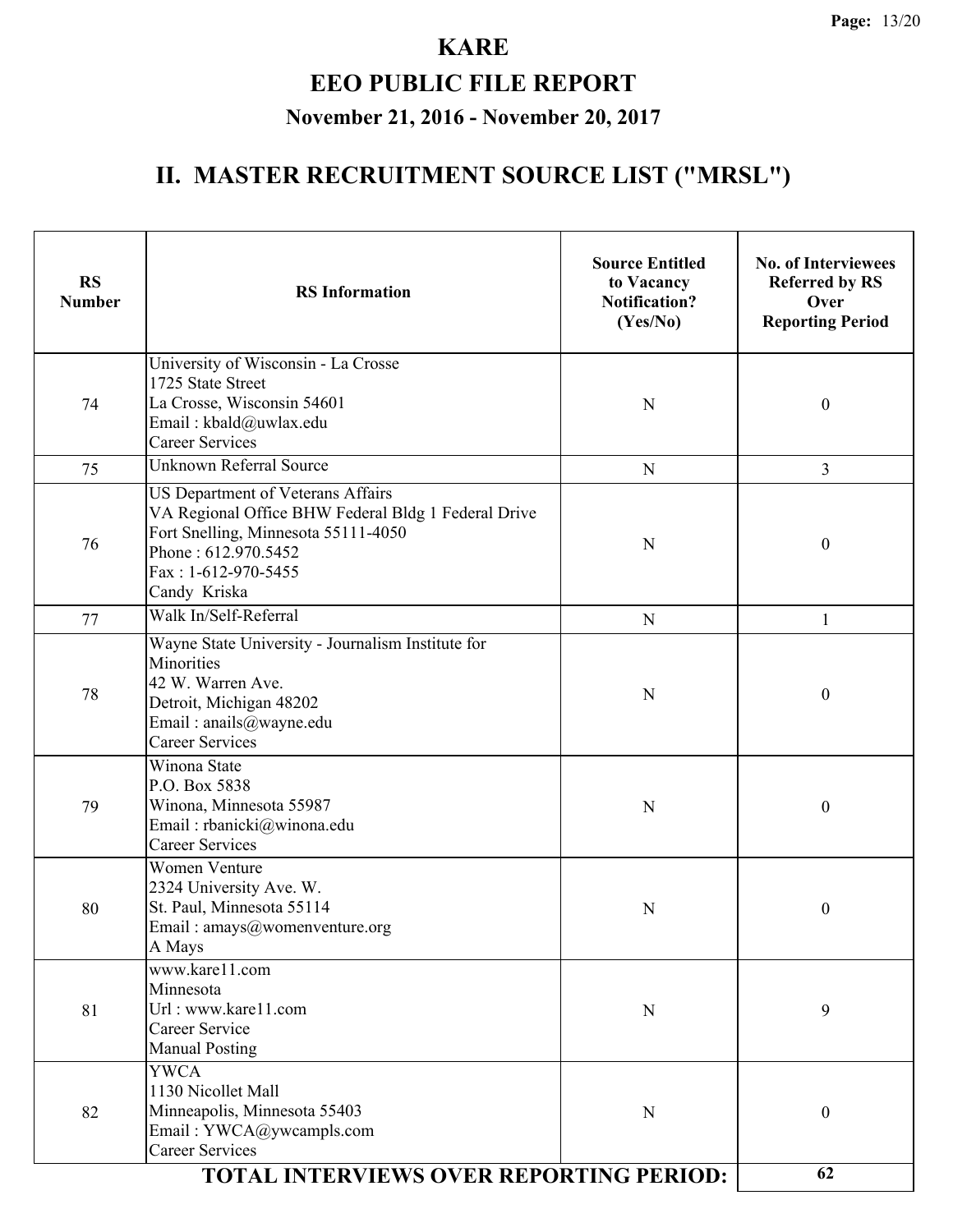# **EEO PUBLIC FILE REPORT November 21, 2016 - November 20, 2017**

|                | Date      | <b>Type of</b><br><b>Recruitment Initiative</b>                                    | <b>Brief Description Of Activity</b>                                                                                                                                                                                                                                                                                                                                                                                                                                                                                                                                  | No. of<br><b>Stations</b> | <b>Participant Title</b>                                            |
|----------------|-----------|------------------------------------------------------------------------------------|-----------------------------------------------------------------------------------------------------------------------------------------------------------------------------------------------------------------------------------------------------------------------------------------------------------------------------------------------------------------------------------------------------------------------------------------------------------------------------------------------------------------------------------------------------------------------|---------------------------|---------------------------------------------------------------------|
|                |           | (Menu Selection)                                                                   |                                                                                                                                                                                                                                                                                                                                                                                                                                                                                                                                                                       | Participants              |                                                                     |
| 1              | 12/1/2016 | Establishment of<br>training programs for<br>station personnel                     | <b>TEGNA Labor Relations provides a</b><br>series of monthly webinar training<br>sessions for HR Business Partners to<br>stay informed of current and changing<br>employment laws. Best practices are<br>discussed and HR Business Partners<br>then share this topical information with<br>their Executive Teams.                                                                                                                                                                                                                                                     | $\overline{2}$            | Group HR Director<br>Group HR Director                              |
| $\overline{2}$ | 12/4/2016 | Establishment of a<br>mentoring program                                            | Minnetonka School VANTAGE<br>Mentoring Program - an immersion<br>program for digital broadcasting thru the<br>Minnetonka school district. Three of our<br>employees serve as mentors and guest<br>instructors for youth in the program.<br>Students has been paired with station<br>employee(s). Includes station visits,<br>monthly mentor sessions through May<br>2017.                                                                                                                                                                                             | 3                         | <b>Account Executive</b><br>Social Media Manager<br>Anchor/Reporter |
| $\overline{3}$ | 12/6/2016 | Participation in other<br>activities designed by<br>the station employment<br>unit | Hosted St. Paul Charter School students<br>visit to station to learn about station<br>operations and station careers.                                                                                                                                                                                                                                                                                                                                                                                                                                                 |                           | Community<br>Engagement<br>Coordinator                              |
| $\overline{4}$ | 12/7/2016 | Participation in events<br>or programs sponsored<br>by educational<br>institutions | Guest speaker and presenter to a<br>broadcast journalism class at St. Cloud<br>State University about being a television<br>newscast producer, what happens on a<br>daily basis and about the editorial<br>process. Answered questions about<br>writing a basic script and how to get a<br>first job in TV news.                                                                                                                                                                                                                                                      |                           | Producer - News                                                     |
| 5              | 1/19/2017 | Establishment of<br>station personnel                                              | All TEGNA employees play a part in<br>training programs for   ensuring that our workplace is free of<br>discrimination and harassment. Indeed,<br>TEGNA is committed to providing all<br>employees with the necessary tools and<br>information for maintaining a workplace<br>that is harassment free. Therefore all<br>employees were required to participate<br>in an on-line training course. Please<br>allow approximately 30 to 45 minutes to<br>complete the course. Everyone was<br>given 60 days from January 19, 2017 to<br>complete the course requirement. | 180                       | <b>All Station Staff</b>                                            |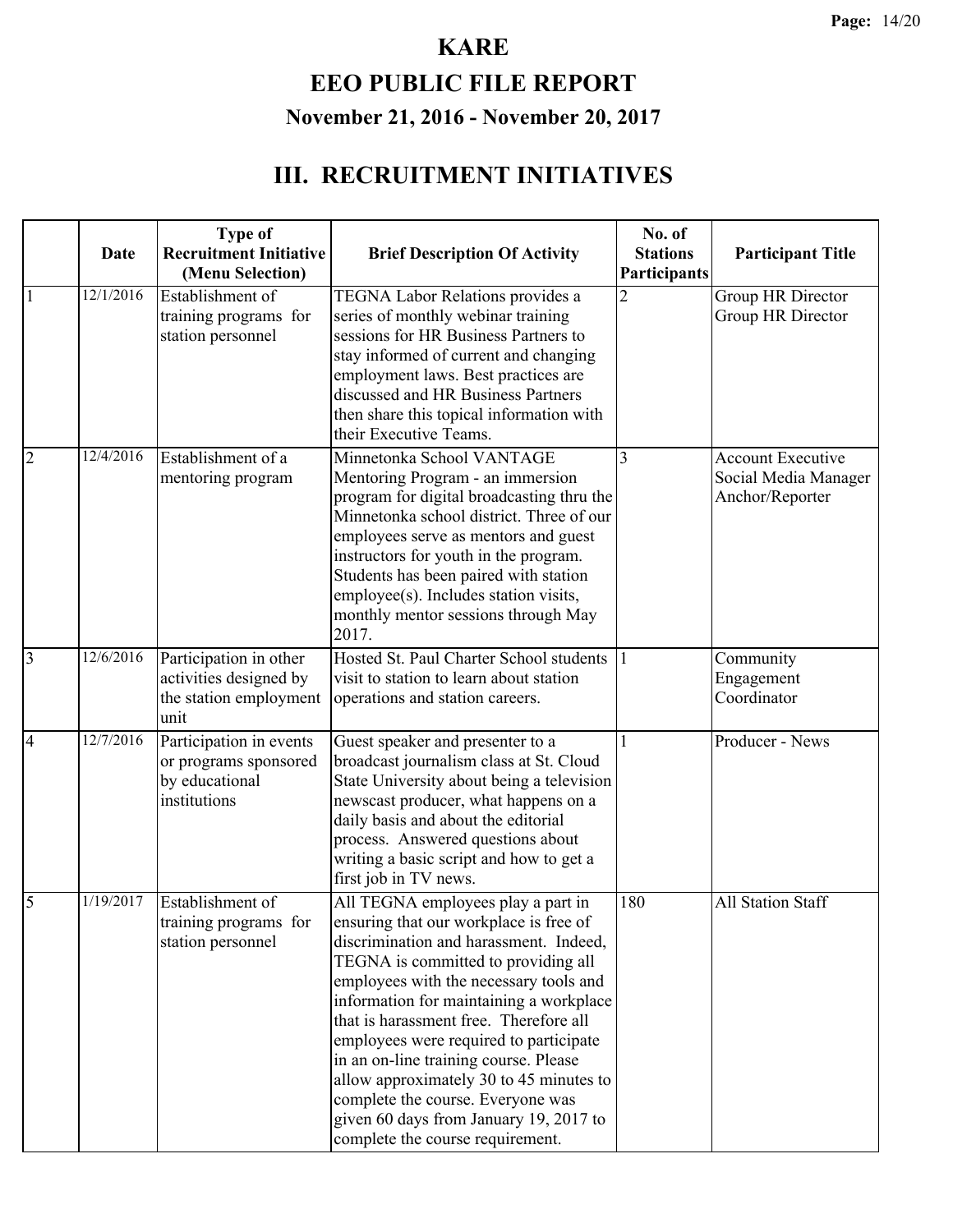#### **EEO PUBLIC FILE REPORT November 21, 2016 - November 20, 2017**

|                | <b>Date</b> | <b>Type of</b><br><b>Recruitment Initiative</b><br>(Menu Selection)                | <b>Brief Description Of Activity</b>                                                                                                                                                                             | No. of<br><b>Stations</b><br>Participants | <b>Participant Title</b>           |
|----------------|-------------|------------------------------------------------------------------------------------|------------------------------------------------------------------------------------------------------------------------------------------------------------------------------------------------------------------|-------------------------------------------|------------------------------------|
| 6              | 1/25/2017   | Participation in events<br>or programs sponsored<br>by educational<br>institutions | January 25, 2017 - spoke to University<br>of Minnesota journalism class about<br>careers in television broadcasting.                                                                                             |                                           | Reporter                           |
| $\overline{7}$ | 2/23/2017   | Participation in events<br>sponsored by<br>community groups                        | Spoke to BCA Law Enforcement Class<br>about reporter jobs.                                                                                                                                                       | 1                                         | Reporter                           |
| $\overline{8}$ | 2/28/2017   | Establishment of<br>training programs for<br>station personnel                     | Break Through to Excellence Digital<br>Summit held in Phoenix, AZ for Digital<br>and Local Sales Managers. Focus was<br>leadership development, enhancing web<br>sales including social media/brand<br>building. | 1                                         | <b>Local Sales Manager</b>         |
| $\overline{9}$ | 3/1/2017    | Participation in events<br>or programs sponsored<br>by educational<br>institutions | March 1, 2017 - Osceola High School.<br>Spoke to class about the industry and<br>careers.                                                                                                                        | $\mathbf{1}$                              | Reporter                           |
| 10             | 3/3/2017    | Participation in events<br>or programs sponsored<br>by educational<br>institutions | Spoke to elementary students at Red<br>Tail Ridge Elementary, Prior Lake, MN<br>about being a reporter.                                                                                                          | 1                                         | Reporter                           |
| 11             | 3/7/2017    | Participation in events<br>or programs sponsored<br>by educational<br>institutions | Central Lakes College students (12)<br>toured the KARE 11 station to get an<br>inside perspective on current<br>technology, show production and to<br>learn more about a career in journalism.                   | 1                                         | Manager Technology                 |
| 12             | 3/9/2017    | Participation in events<br>sponsored by<br>community groups                        | Anchor emceed The Women's<br>Conference in Dakota County.<br>Discussed career tracks toward a career<br>in the broadcast and journalism industry.                                                                |                                           | Anchor/Reporter                    |
| 13             | 3/13/2017   | Establishment of<br>training programs for<br>station personnel                     | March 13 - 15, Sent 2 of employees to<br>unmanned serial vehicles - Drone<br>training for the piloting, maintaining and<br>repairing these machines.                                                             | $\overline{3}$                            | Photojournalist<br>Photojournalist |
| 14             | 3/13/2017   | Participation in other<br>activities designed by<br>the station employment<br>unit | Hosted Osceola High School students<br>visit to station to learn about station<br>operations and station careers.                                                                                                | 1                                         | Reporter                           |
| 15             | 3/15/2017   | Participation in events<br>or programs sponsored<br>by educational<br>institutions | Presented to University of St. Thomas<br>students about careers in journalism.                                                                                                                                   |                                           | Social Media Manager               |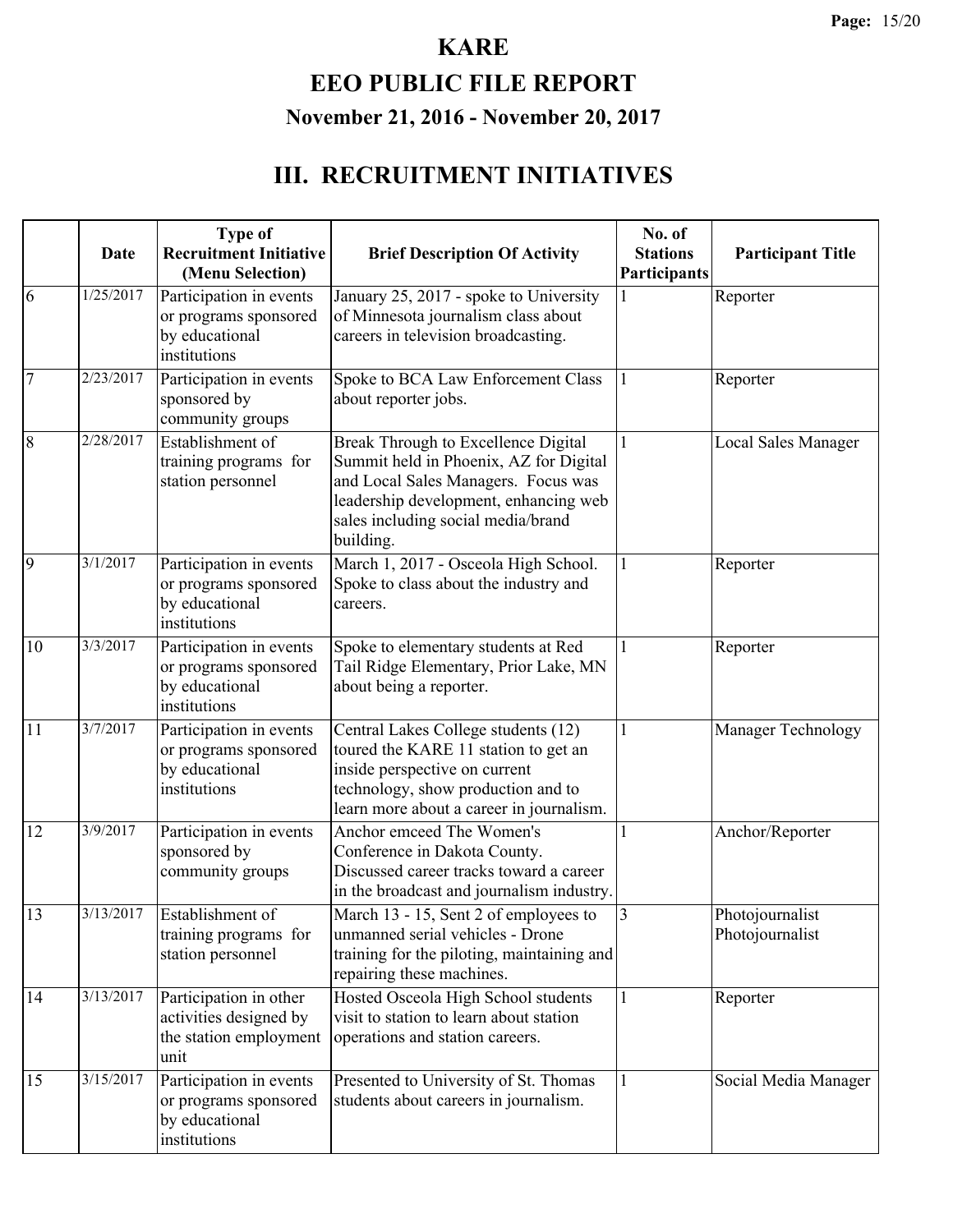# **EEO PUBLIC FILE REPORT November 21, 2016 - November 20, 2017**

|    | Date      | <b>Type of</b><br><b>Recruitment Initiative</b><br>(Menu Selection)                | <b>Brief Description Of Activity</b>                                                                                                                                                                                                                                                                                                                                                                                                                    | No. of<br><b>Stations</b><br>Participants | <b>Participant Title</b>                                                       |
|----|-----------|------------------------------------------------------------------------------------|---------------------------------------------------------------------------------------------------------------------------------------------------------------------------------------------------------------------------------------------------------------------------------------------------------------------------------------------------------------------------------------------------------------------------------------------------------|-------------------------------------------|--------------------------------------------------------------------------------|
| 16 | 3/20/2017 | Establishment of<br>training programs for<br>station personnel                     | VP Labor Relations conducted 1 hour<br>training sessions Workplace Violence<br>Prevention and Situational Awareness<br>training for all station employees and<br>leaders. There were three date options<br>as follows. • Monday, March 20 at 1:00<br>PM (CT) • Tuesday, March 21 at 5:00<br>PM (CT) • Thursday, March 30 at 9:00<br>AM (CT) Those that could not make the<br>live training options were provided a<br>link to watch a recorded version. | 180                                       | All Employees                                                                  |
| 17 | 4/19/2017 | Establishment of<br>training programs for<br>station personnel                     | VP Labor Relations conducted 2 hour<br>training session on Harassment in the<br>work place. Prevention and action steps<br>for all managers.                                                                                                                                                                                                                                                                                                            | 35                                        | All Station Leaders                                                            |
| 18 | 4/20/2017 | Establishment of<br>training programs for<br>station personnel                     | VP Labor Relations conducted 2 hour<br>training session on discipline and<br>performance improvement plans.<br>Prevention and action steps for all<br>managers                                                                                                                                                                                                                                                                                          | 35                                        | <b>All Station Leaders</b>                                                     |
| 19 | 4/25/2017 | Participation in events<br>or programs sponsored<br>by educational<br>institutions | Reporter presented to St. Thomas<br>University journalism class on newscast<br>production, reporting and working in the<br>broadcast industry.                                                                                                                                                                                                                                                                                                          |                                           | Reporter                                                                       |
| 20 | 4/26/2017 | Establishment of<br>training programs for<br>station personnel                     | Sales Leadership Summit received<br>leadership training on ownership, new<br>products for digital, Google keynote on<br>micro moments, Facebook advertising<br>and the shift to social.                                                                                                                                                                                                                                                                 | 1                                         | <b>Sales Director</b>                                                          |
| 21 | 5/15/2017 | Establishment of<br>training programs for<br>station personnel                     | Two new sales Account Executives and<br>one new Account Manager attended<br>Inside Out sales training. This training<br>is a part of the TEGNA onboarding<br>training for all new sales professionals.                                                                                                                                                                                                                                                  | $\vert$ 3                                 | <b>Account Manager</b><br><b>Account Executive</b><br><b>Account Executive</b> |
| 22 | 6/5/2017  | Establishment of<br>training programs for<br>station personnel                     | Marketing Director attended Promax<br>Convention in Los Angeles. Multiple<br>training sessions offered and<br>opportunity to work with syndicators<br>and others in the field.                                                                                                                                                                                                                                                                          | $\overline{2}$                            | <b>Marketing Director</b><br>Graphic Artist                                    |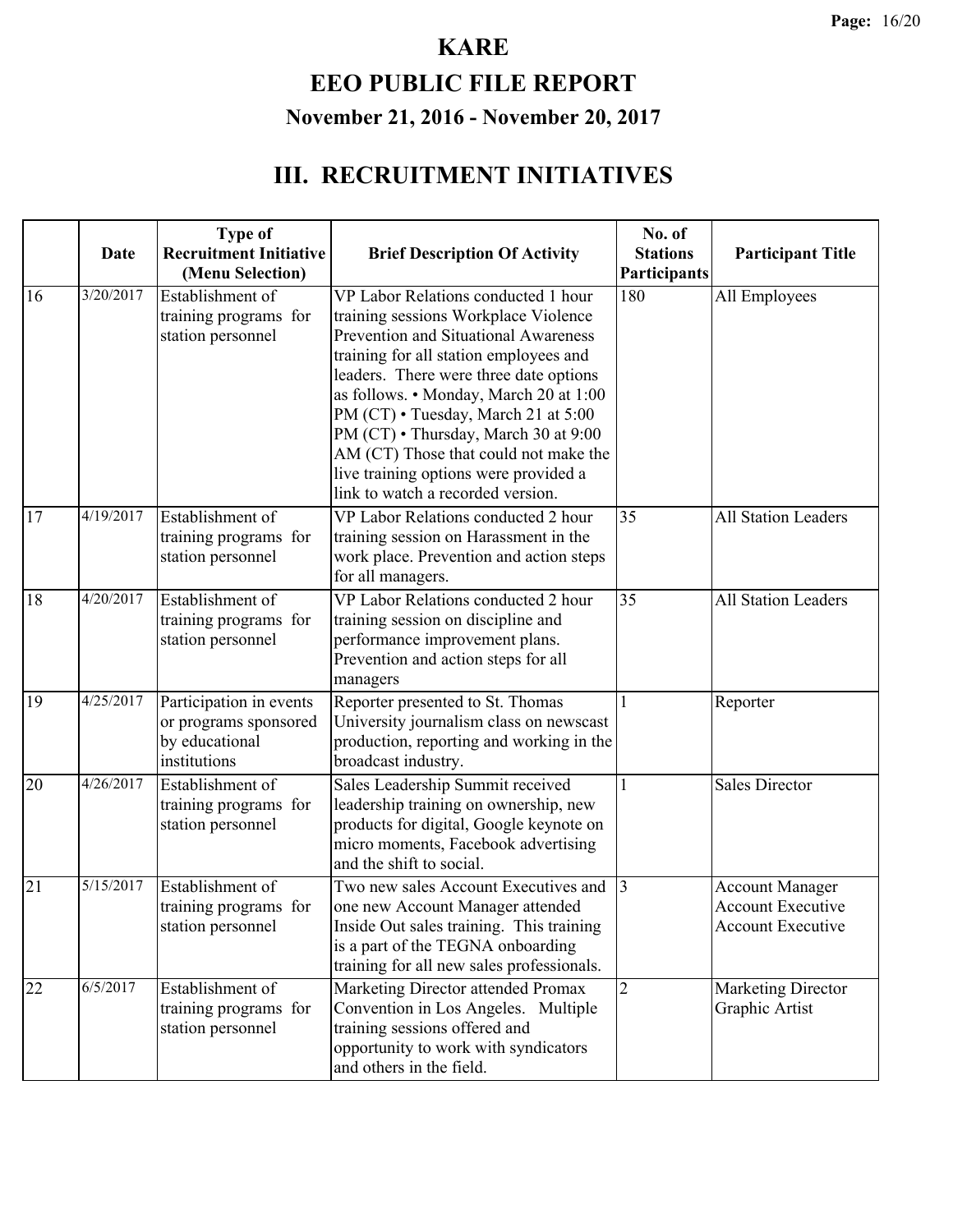### **EEO PUBLIC FILE REPORT November 21, 2016 - November 20, 2017**

|    |           | <b>Type of</b>                                                                                 |                                                                                                                                                                                                                                                                                                                                                                                                                                                                                                                                                                                         | No. of                         |                                                                                                                     |
|----|-----------|------------------------------------------------------------------------------------------------|-----------------------------------------------------------------------------------------------------------------------------------------------------------------------------------------------------------------------------------------------------------------------------------------------------------------------------------------------------------------------------------------------------------------------------------------------------------------------------------------------------------------------------------------------------------------------------------------|--------------------------------|---------------------------------------------------------------------------------------------------------------------|
|    | Date      | <b>Recruitment Initiative</b>                                                                  | <b>Brief Description Of Activity</b>                                                                                                                                                                                                                                                                                                                                                                                                                                                                                                                                                    | <b>Stations</b>                | <b>Participant Title</b>                                                                                            |
| 23 | 6/22/2017 | (Menu Selection)<br>Establishment of<br>training programs for<br>station personnel             | Investigative Reports and Editors (IRE)<br>Annual Conference held form June<br>22June 25 in Phoenix, AZ. These<br>national and regional conferences are<br>packed with panels, workshops and<br>round tables covering the latest<br>developments in the field of<br>investigating reporting. The conferences<br>have become known for the practical<br>tips and story ideas shared by prize-<br>winning members in quick-hit sessions.<br>Speakers will share strategies for<br>locating documents and gaining public<br>records, find the best stories and<br>managing investigations. | Participants<br>$\overline{2}$ | <b>Investigative Reporter</b><br><b>Investigative Reporter</b>                                                      |
| 24 | 6/27/2017 | Establishment of<br>training programs for<br>station personnel                                 | The Human Resources Director attended 1<br>the HR Summit in McLean, VA for two<br>days with a focus on transformation.<br>The summit was full of interactive<br>sessions, breakout groups, entertaining<br>presentations and more. A good amount<br>of time was spent with HR peers<br>working through various aspects of our<br>transformation.                                                                                                                                                                                                                                        |                                | Group HR Director                                                                                                   |
| 25 | 6/28/2017 | Establishment of<br>training programs for<br>station personnel                                 | News, Digital and Marketing Directors<br>attended TEGNA HQ Content Summit.<br>Focus was exploring new ways to<br>examine content, increase audience on<br>all platforms, and hiring of diverse talent<br>representative of the viewing<br>community.                                                                                                                                                                                                                                                                                                                                    | $\vert 4$                      | <b>News Director</b><br><b>Assistant News</b><br>Director<br><b>Marketing Director</b><br><b>Executive Producer</b> |
| 26 |           | $7/11/2017$ Participation in other<br>activities designed by<br>the station employment<br>unit | Station leadership and talent hosted a<br>gathering with local college professors<br>and counselors sharing information<br>about working toward a career in the<br>broadcast industry. This meeting<br>included station leadership, talent and<br>fourteen local college professors.                                                                                                                                                                                                                                                                                                    | 7                              | General Manager<br>Director of Sales<br><b>Local Sales Manager</b><br><b>Anchor Talent</b>                          |
| 27 | 8/15/2017 | Establishment of<br>training programs for<br>station personnel                                 | Aug. 15, 16, & 17 - Attended the<br>TEGNA Innovation Summit in McLean<br>to brainstorm ways to innovate local<br>news.                                                                                                                                                                                                                                                                                                                                                                                                                                                                  | 3                              | <b>Marketing Director</b><br><b>Executive Producer</b><br>Reporter                                                  |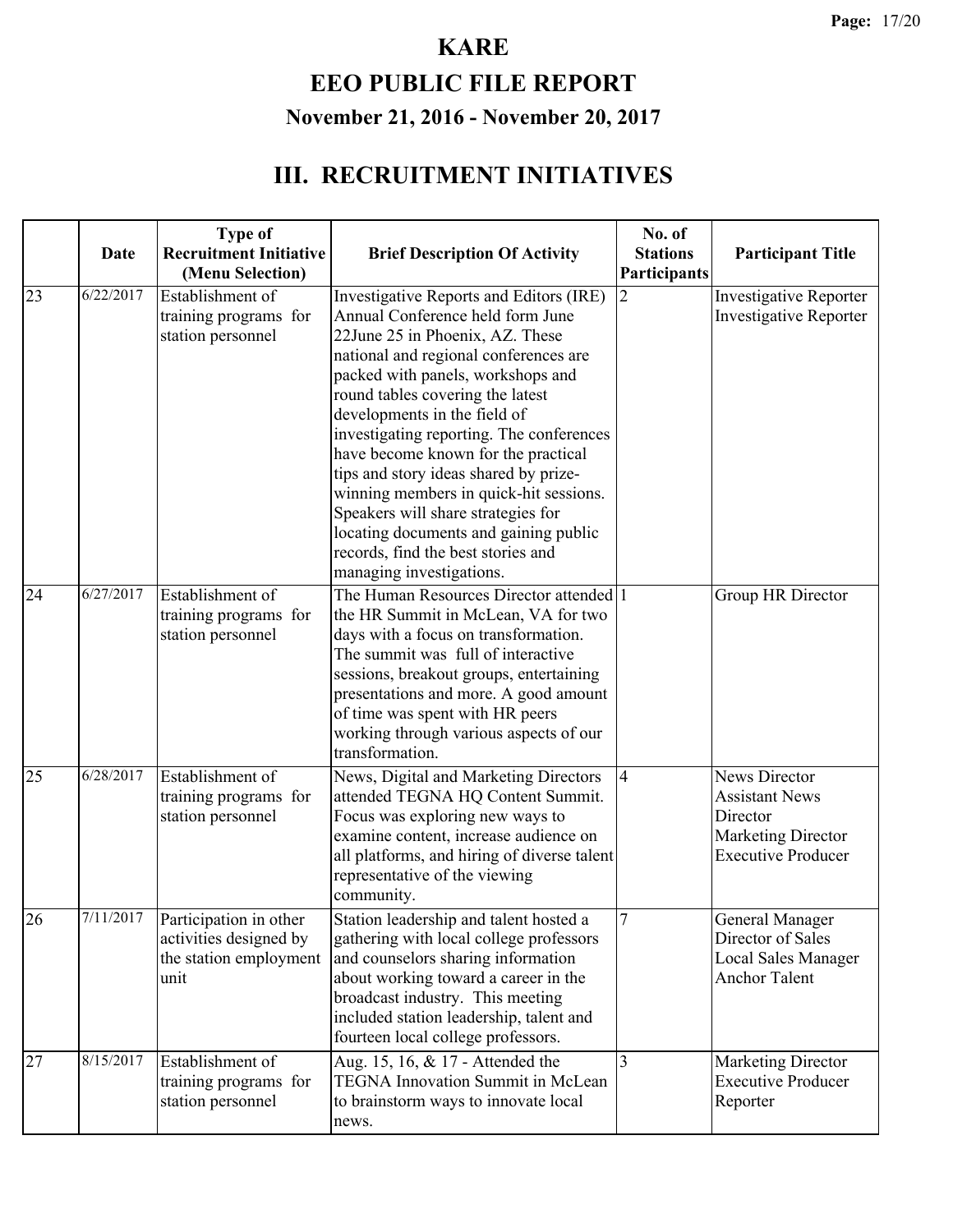# **EEO PUBLIC FILE REPORT November 21, 2016 - November 20, 2017**

|    | <b>Date</b> | <b>Type of</b><br><b>Recruitment Initiative</b><br>(Menu Selection)                | <b>Brief Description Of Activity</b>                                                                                                                                                                                                                                                        | No. of<br><b>Stations</b><br>Participants | <b>Participant Title</b>                                            |
|----|-------------|------------------------------------------------------------------------------------|---------------------------------------------------------------------------------------------------------------------------------------------------------------------------------------------------------------------------------------------------------------------------------------------|-------------------------------------------|---------------------------------------------------------------------|
| 28 | 8/20/2017   | Establishment of<br>training programs for<br>station personnel                     | Two investigative producer/reporters<br>attended the NPPA Annual conference<br>to receive training to stay ahead of the<br>changes on topics ranging from business<br>to multimedia to lighting skills and<br>more.                                                                         | $\overline{2}$                            | Investigative<br>Producer/Reporter<br><b>Investigative Reporter</b> |
| 29 | 9/16/2017   | Participation in events<br>sponsored by<br>community groups                        | Anchor emceed The Walk to Defeat<br>ALS. Discussed career tracks working<br>toward a career in the broadcast and<br>journalism industry.                                                                                                                                                    | 1                                         | Anchor/Reporter                                                     |
| 30 | 9/23/2017   | Participation in events<br>sponsored by<br>community groups                        | Anchor emceed The RivALZ TC for the 1<br>Alzheimer's Association. Discussed<br>career tracks toward a career in the<br>broadcast and journalism industry.                                                                                                                                   |                                           | Anchor/Reporter                                                     |
| 31 | 9/27/2017   | Participation in events<br>or programs sponsored<br>by educational<br>institutions | Spoke to the student body at Perham<br>High School & Middle School on<br>perseverance & dreams. Also discussed<br>career opportunities in the broadcast and<br>journalist industry.                                                                                                         | 1                                         | Anchor/Reporter                                                     |
| 32 | 9/30/2017   | Participation in other<br>activities designed by<br>the station employment<br>unit | Anchor emceed KARE 11 Twin Cities<br>Mile. Discussed career tracks working<br>toward a career in the broadcast and<br>journalism industry.                                                                                                                                                  | 1                                         | Anchor/Reporter                                                     |
| 33 | 10/13/2017  | Participation in other<br>activities designed by<br>the station employment<br>unit | Hosted station tour for University of<br>Minnesota journalism class. Offered<br>insight into newscast production, the<br>activity within a newsroom and<br>discussed careers in the broadcast<br>industry.                                                                                  | $\overline{4}$                            | News Director<br>Producer<br>Anchor/Reporter<br>Reporter            |
| 34 | 10/14/2017  | Establishment of<br>training programs for<br>station personnel                     | Broadcast Engineer conducted a station<br>tour for the St. Cloud Apollo High<br>School Media class. Offered an inside<br>perspective on the production of a<br>newscast, the layout of a newsroom and<br>showed them the sets. Discussed<br>opportunities within the broadcast<br>industry. | 1                                         | <b>Broadcast Technician</b>                                         |
| 35 | 10/18/2017  | Participation in events<br>sponsored by<br>community groups                        | Guest speaker & panelist at MSU-<br>Moorhead Sports Communication<br>Convention. Also discussed career<br>opportunities in the broadcast and<br>journalist industry.                                                                                                                        | 1                                         | Anchor/Reporter                                                     |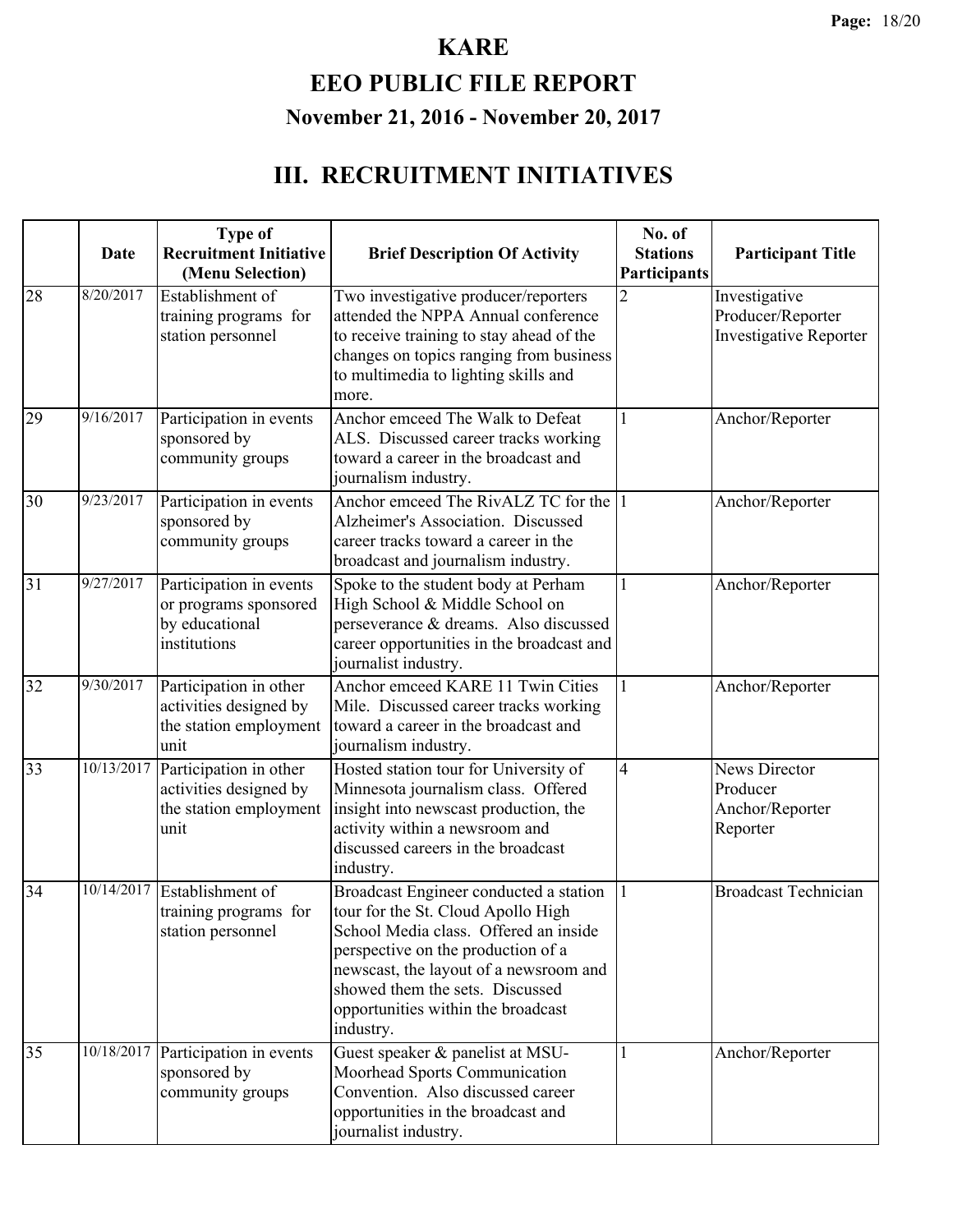# **EEO PUBLIC FILE REPORT November 21, 2016 - November 20, 2017**

|    | <b>Date</b> | <b>Type of</b><br><b>Recruitment Initiative</b><br>(Menu Selection) | <b>Brief Description Of Activity</b>                                                                                                                                                                                                                                                                                                                                                                                                                                                                                                                                                                                                   | No. of<br><b>Stations</b><br>Participants | <b>Participant Title</b>                                       |
|----|-------------|---------------------------------------------------------------------|----------------------------------------------------------------------------------------------------------------------------------------------------------------------------------------------------------------------------------------------------------------------------------------------------------------------------------------------------------------------------------------------------------------------------------------------------------------------------------------------------------------------------------------------------------------------------------------------------------------------------------------|-------------------------------------------|----------------------------------------------------------------|
| 36 | 10/26/2017  | Participation in events<br>sponsored by<br>community groups         | Anchor participated in the Unity Ball<br>fundraising event hosted by the<br>Minneapolis Urban League. With a<br>broad outreach and media plan and an<br>anticipated audience of 500+<br>community leaders, the Minneapolis<br>Urban League's Unity Ball shined a light<br>on issues of equity, justice and<br>inclusion. Shared information about<br>career opportunities in journalism in the<br>broadcast industry.                                                                                                                                                                                                                  |                                           | Anchor/Reporter                                                |
| 37 | 11/5/2017   | Participation in events<br>sponsored by<br>community groups         | Anchor participated in the Purple Light,<br>which raises awareness for pancreatic<br>cancer. Shared information about career<br>opportunities in journalism in the<br>broadcast industry.                                                                                                                                                                                                                                                                                                                                                                                                                                              | 1                                         | Anchor/Reporter                                                |
| 38 | 11/5/2017   | Participation in events<br>sponsored by<br>community groups         | Anchor emceed The Breathe of Hope<br>Foundation gala for lung cancer.<br>Discussed career tracks toward a career<br>in the broadcast and journalism industry.                                                                                                                                                                                                                                                                                                                                                                                                                                                                          | 1                                         | Anchor/Reporter                                                |
| 39 | 11/7/2017   | Participation in events<br>sponsored by<br>community groups         | Anchor participated in the Fashion Fest<br>community fundraising event, which<br>raises awareness and funding for<br>Children's Hospital. Shared information<br>about career opportunities in journalism<br>in the broadcast industry.                                                                                                                                                                                                                                                                                                                                                                                                 |                                           | Anchor/Reporter                                                |
| 40 | 11/7/2017   | Establishment of an<br>community                                    | KARE-11 actively recruits students<br>intern program designed attending accredited colleges and<br>to assist members of the universities. Our program offers the<br>student/intern active participation in a<br>professional broadcast setting. The<br>intern experiences the live work<br>environment gaining real-world hands<br>on experience that can not be obtained<br>in the classroom. These paid interns<br>also earn academic credit for their<br>participation in the program. Internships<br>are primarily news based. During the<br>reporting period, hired and trained<br>twelve interns for three month<br>assignments. | $\overline{3}$                            | Producer<br>News Director<br><b>Assistant News</b><br>Director |